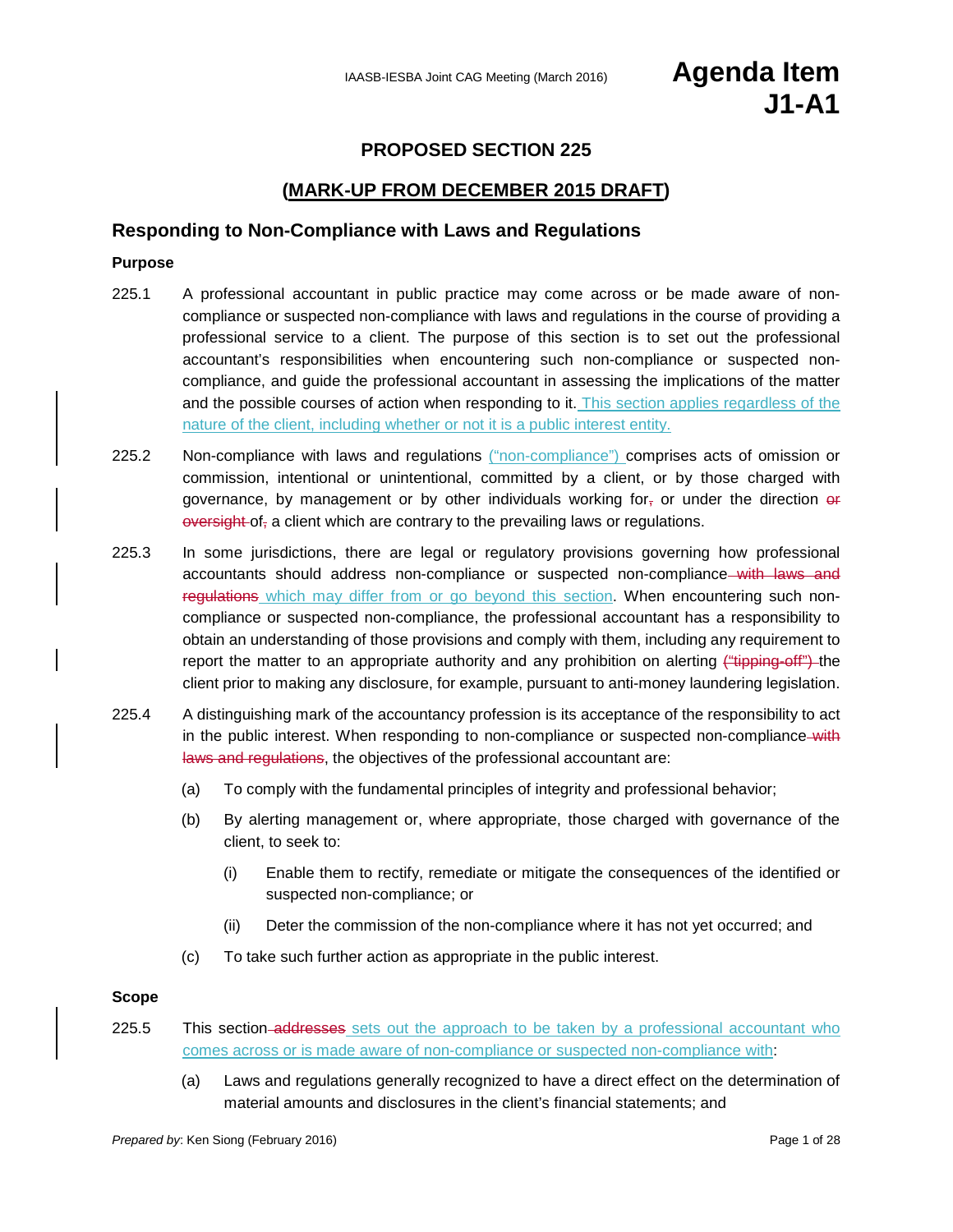- (b) Other laws and regulations that do not have a direct effect on the determination of the amounts and disclosures in the client's financial statements, but compliance with which may be fundamental to the operating aspects of the client's business, to its ability to continue its business, or to avoid material penalties.
- 225.6 Examples of laws and regulations which this section addresses include those that deal with:
	- Fraud, corruption and bribery.
	- Money laundering, terrorist financing and proceeds of crime.
	- Securities markets and trading.
	- Banking and other financial products and services.
	- Data protection.
	- Tax and pension liabilities and payments.
	- Environmental protection.
	- Public health and safety.
- 225.7 Non-compliance with laws and regulations may result in fines, litigation or other consequences for the client that may have a material effect on its financial statements. Importantly, such noncompliance may have wider public interest implications in terms of potentially substantial harm to investors, creditors, employees or the general public. In this regard For the purposes of this section, an act that causes substantial harm is one that results in serious adverse consequences to any of these parties in financial or non-financial terms. Examples include the perpetration of a fraud resulting in significant financial losses to investors, and breaches of environmental laws and regulations endangering the health or safety of employees or the public.
- 225.8 A professional accountant who comes across or is made aware of matters that are clearly inconsequential, judged by their nature and their impact, financial or otherwise, on the client, its stakeholders and the general public, is not required to comply with this section.
- 225.98 This section does not address:
	- (a) Matters that are clearly inconsequential, judged by their nature and their impact, financial or otherwise, on the client, its stakeholders and the general public;
	- (ab) Personal misconduct unrelated to the business activities of the client; and
	- (be) Non-compliance with laws and regulations committed by persons other than the client or those charged with governance, management or other individuals working for, or under the direction or oversight of<sub>r</sub> the client. This includes, for example, circumstances where a professional accountant has been engaged by a client to perform a due diligence assignment on a third party entity and the identified or suspected NOCLAR noncompliance has been committed by that third party.

The professional accountant may nevertheless find the guidance in this section helpful in considering how to respond in these situations.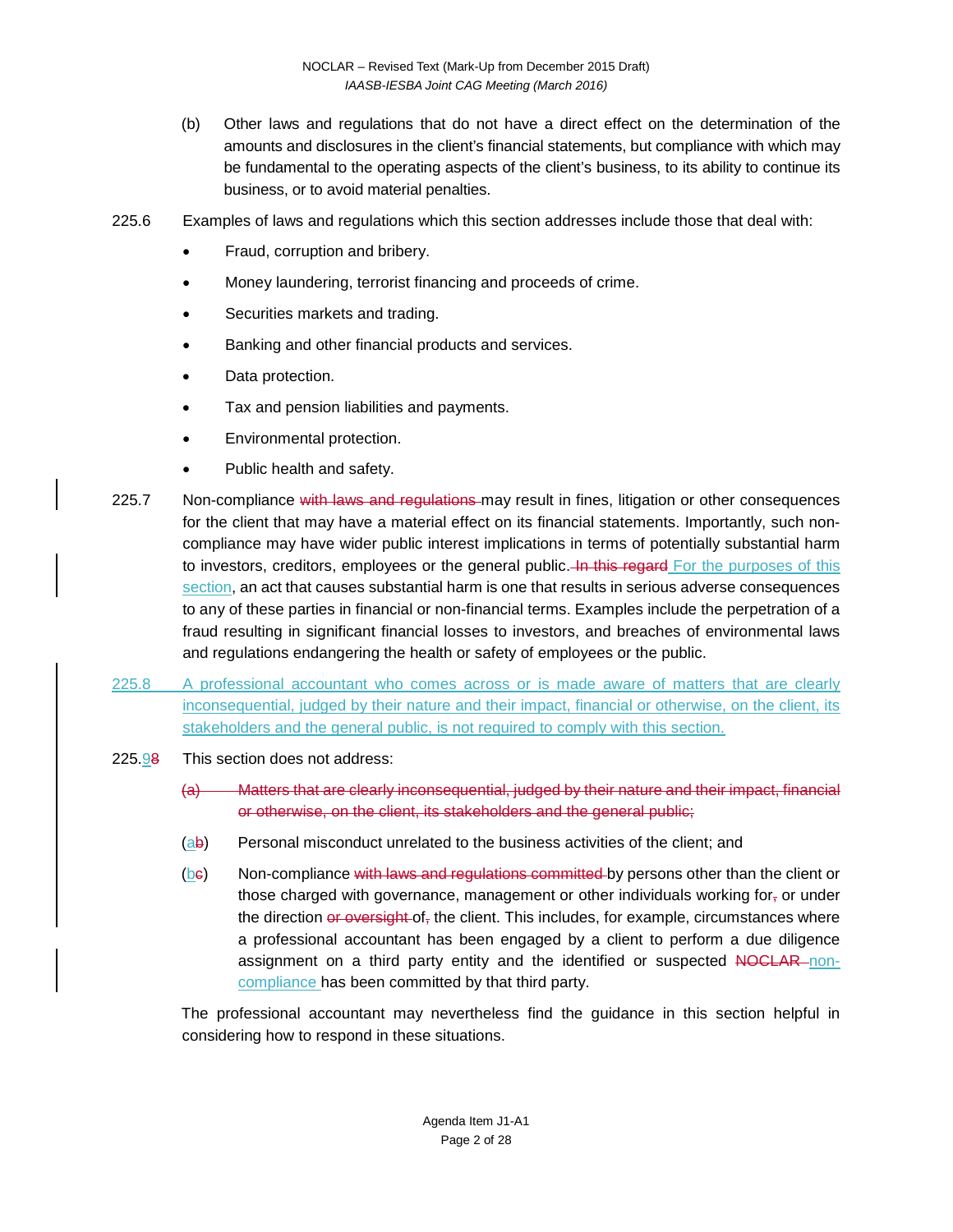## **Responsibilities of the Client's Management and Those Charged with Governance**

225.109 It is the responsibility of the client's management, with the oversight of those charged with governance, to ensure that the client's business activities are conducted in accordance with laws and regulations. It is also the responsibility of management and those charged with governance to identify and address any non-compliance with laws and regulations by the client, or by those an individual charged with governance of the entity, by a member of management or by other an individuals working for, or under the direction  $\rho r$  oversight of, the client.

## **Responsibilities of Professional Accountants in Public Practice Performing Audits of Financial Statements**

225.10 Paragraphs 225.11-34 apply to professional accountants performing audits of financial statements.

### *Obtaining an Understanding of the Matter*

- 225.11 If a professional accountant engaged to perform an audit of financial statements becomes aware of information concerning an instance of non-compliance or suspected non-compliance with laws and regulations, whether in the course of performing the audit engagement or through information provided by other parties, the professional accountant shall obtain an understanding of the matter, including the nature of the act and the circumstances in which it has occurred or may occur.
- 225.12 The professional accountant is expected to apply knowledge, professional judgment and expertise, but is not expected to have a level of knowledge of laws and regulations that is greater than that which is required to undertake an audit the engagement. Whether an act constitutes actual non-compliance with a law or regulation is ultimately a matter for determination to be determined by a court or other an appropriate judicial or adjudicative body. Depending on the nature and significance of the matter, the professional accountant may consult on a confidential basis with others within the firm, a network firm, a relevant-professional body, or legal counsel.
- 225.13 If the professional accountant suspects that non-compliance with laws and regulations has occurred or may occur, the professional accountant shall discuss the matter with the appropriate level of management and, where appropriate, those charged with governance.
- 225.14 Such discussion serves to clarify the professional accountant's understanding of the facts and circumstances relevant to the matter and its potential consequences. The discussion also may prompt management or those charged with governance to investigate the matter.
- 225.15 The appropriate level of management with whom to discuss the matter is a question of professional judgment. Relevant factors to consider include:
	- The nature and circumstances of the matter.
	- The individuals actually or potentially involved.
	- The likelihood of collusion.
	- The potential consequences of the matter.
	- Whether that level of management is able to investigate the matter and take appropriate action.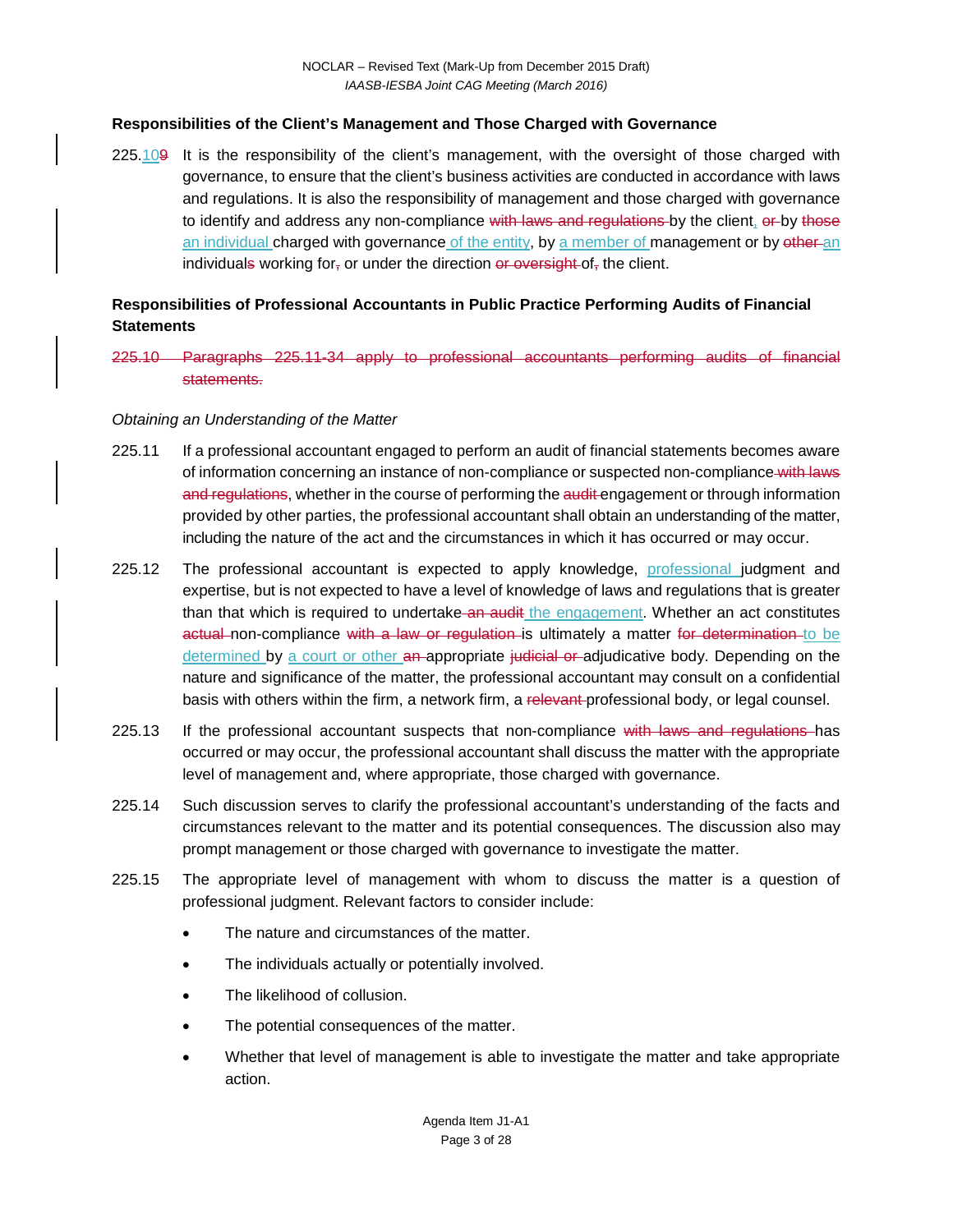225.16 The appropriate level of management is generally at least one level above the person or persons involved or potentially involved in the matter. If the professional accountant believes that management is involved in the non-compliance or suspected non-compliance, the professional accountant shall discuss the matter with those charged with governance. The professional accountant may also consider discussing the matter with internal auditors, where applicable. In the context of a group, the appropriate level may be management at an entity that controls the client.

#### *Addressing the Matter*

- 225.17 In discussing the matter-non-compliance or suspected non-compliance with management and, where appropriate, those charged with governance, the professional accountant shall advise them to take appropriate and timely actions, if they have not already done so, to:
	- (a) Rectify, remediate or mitigate the consequences of the non-compliance;
	- (b) Deter the commission of the non-compliance where it has not yet occurred; or
	- (c) Disclose the matter to an appropriate authority where required by law or regulation or where considered necessary in the public interest.
- 225.18 The professional accountant shall consider whether the client's management and those charged with governance understand their legal or regulatory responsibilities with respect to the matter non-compliance or suspected non-compliance. If not, the professional accountant may suggest appropriate sources of information or recommend that they obtain legal advice.
- 225.19 The professional accountant shall comply with applicable:
	- (a) Laws and regulations, including legal or regulatory provisions governing the reporting of non-compliance or suspected non-compliance with laws and regulations to an appropriate authority. In this regard, some laws and regulations may stipulate a period within which reports are to be made; and
	- (b) Requirements under professional auditing standards, including those relating to:
		- Identifying and responding to non-compliance with laws and regulations, including fraud.
		- Communicating with those charged with governance.
		- Considering the implications of the matter non-compliance or suspected noncompliance for the auditor's report.

#### Communication with Respect to Group Audits

225.20 Where the professional accountant is the auditor of a component of a group, the professional accountant may be requested by the group engagement team to perform an audit of the component's financial information for group audit purposes. The professional accountant may also be engaged by the component to perform an audit of the component's financial information for purposes other than the group audit, for example, a statutory audit. In the case of a group auditWhere the professional accountant becomes aware of non-compliance or suspected noncompliance in relation to the component in either situation, the professional accountant shall, in addition to responding to the matter in accordance with the provisions of this section,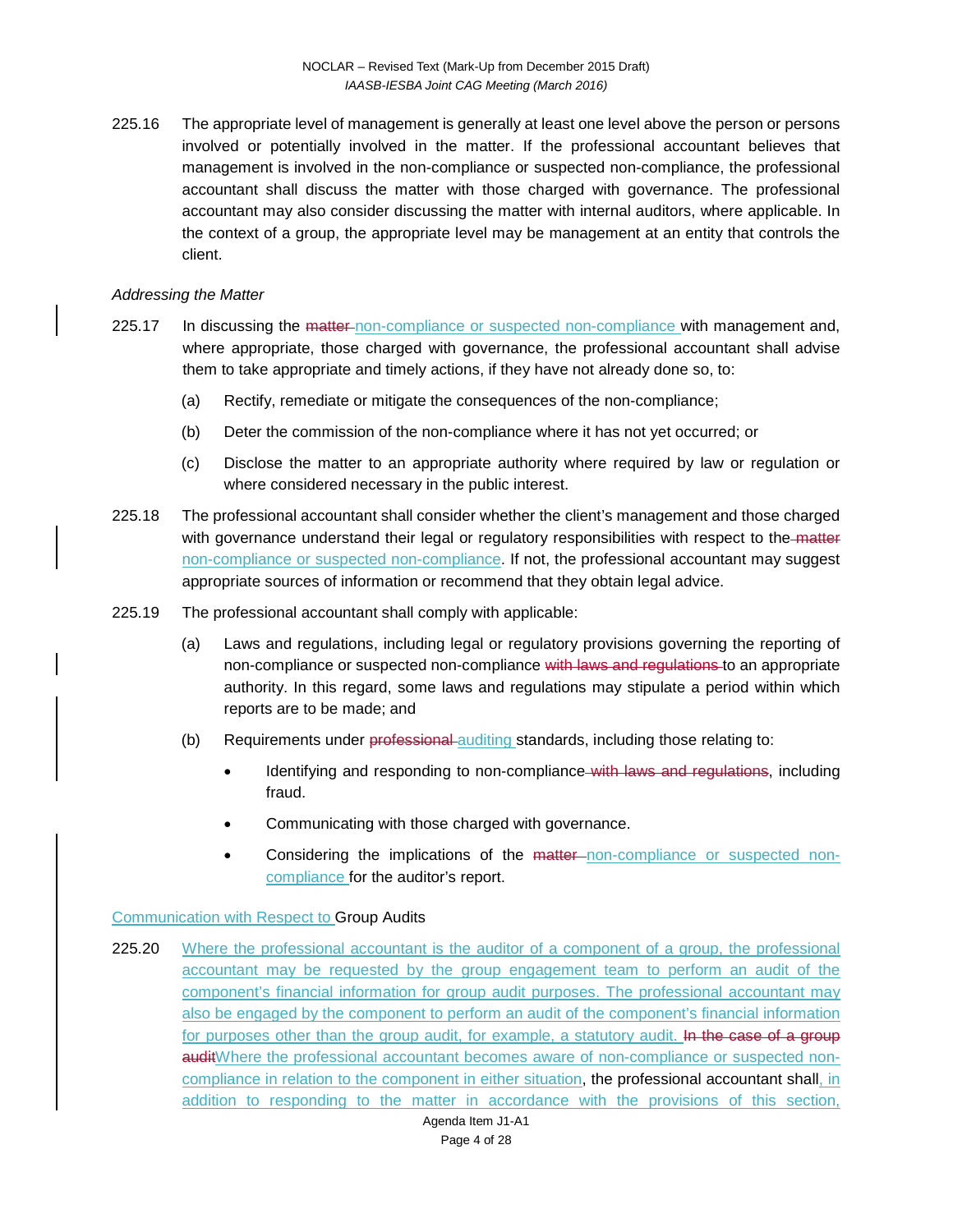communicate the matter with it to the group engagement team partner unless prohibited from doing so by law or regulation. This is to enable the group engagement partner to be informed about the matter and to determine how it should be addressed in accordance with the provisions in this section.

225.21 Where the group engagement partner becomes aware of non-compliance or suspected noncompliance in the course of the audit of the parent entity in a group audit, or is informed of it by the auditor of a component in the group in relation to that component, the group engagement partner shall consider whether the matter is relevant to each component whose financial information is subject to an audit or other work for group audit purposes. If so, the group engagement partner shall take steps to have the matter communicated to the auditors of the relevant components, unless prohibited from doing so by law or regulation. This is to enable the audit engagement partners for the relevant components to be informed about the non-compliance or suspected non-compliance and to determine how it should be addressed in accordance with the provisions in this section.

### *Determining Whether Further Action is Needed*

- 225.221 The professional accountant shall assess the appropriateness of the response of management and, where applicable, those charged with governance.
- 225.232 Relevant factors to consider in assessing the appropriateness of the response of management and, where applicable, those charged with governance include whether:
	- The response is timely.
	- The non-compliance or suspected non-compliance has been adequately investigated.
	- Action has been, or is being, taken to rectify, remediate or mitigate the consequences of any non-compliance.
	- Action has been, or is being, taken to deter the commission of any non-compliance where it has not yet occurred.
	- Appropriate steps have been, or are being, taken to reduce the risk of re-occurrence, for example, additional controls or training.
	- The non-compliance or suspected non-compliance has been disclosed to an appropriate authority where appropriate and, if so, whether the disclosure appears adequate.
- 225.243 In light of the response of management and, where applicable, those charged with governance, the professional accountant shall determine if further action is needed in the public interest.
- 225.25 The determination of whether further action is needed, and the nature and extent of it, will depend on various factors, including:
	- The legal and regulatory framework.
	- The urgency of the matter.
	- The pervasiveness of the matter throughout the client.
	- Whether the professional accountant continues to have confidence in the integrity of management and, where applicable, those charged with governance.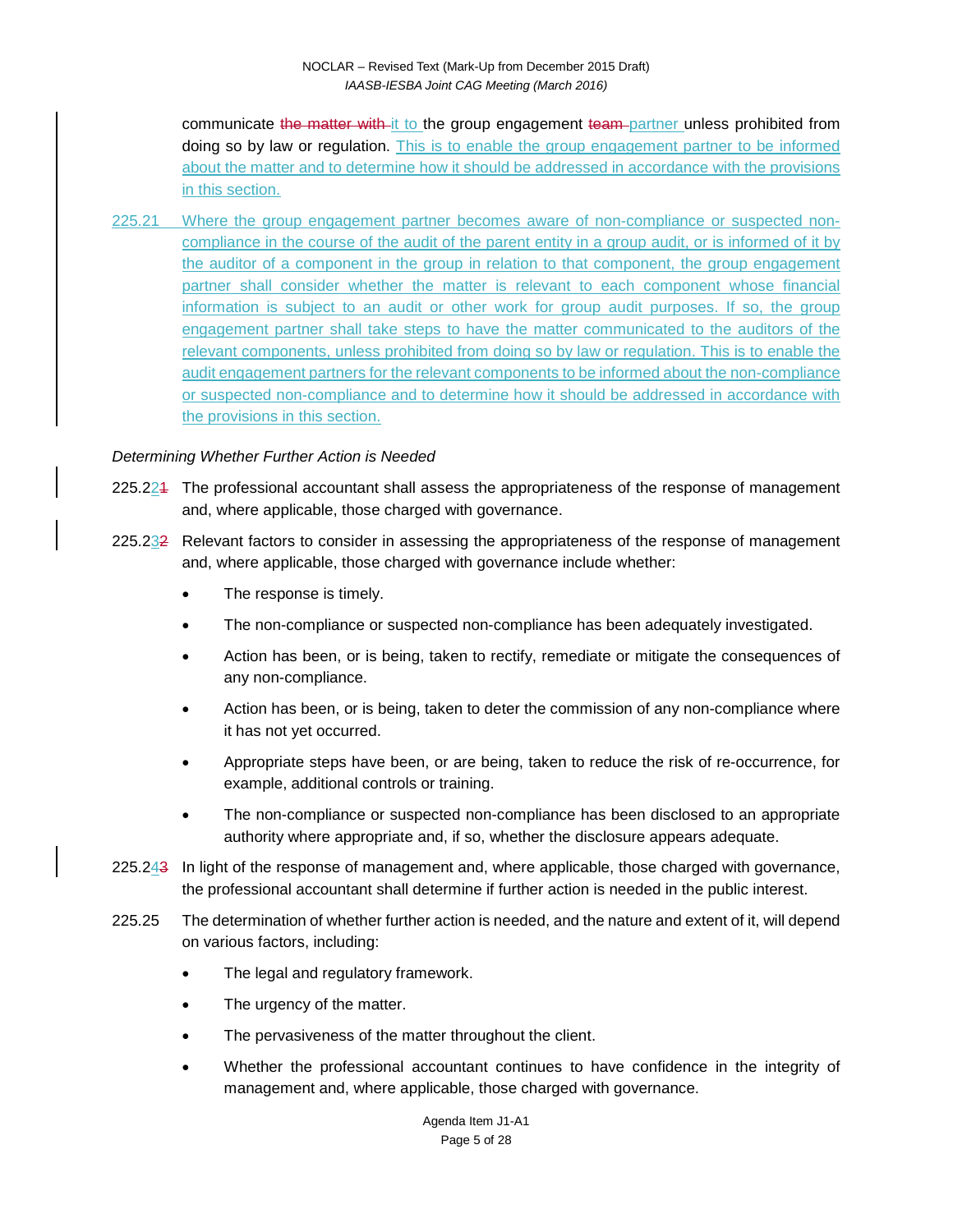- Whether the non-compliance or suspected non-compliance is likely to recur.
- Whether there is credible evidence of actual or potential substantial harm to the interests of the entity, investors, creditors, employees or the general public.
- 225.26 Examples of circumstances that may cause the professional accountant no longer to have confidence in the integrity of management and, where applicable, those charged with governance include situations where:
	- The professional accountant suspects or has evidence of their involvement or intended involvement in any non-compliance.
	- The professional accountant is aware that they have knowledge of such non-compliance and, contrary to legal or regulatory requirements, have not reported, or authorized reporting of, the matter to an appropriate authority within a reasonable period.
- 225.274 In determining the need for, and nature and extent of, further action, the professional accountant shall exercise professional judgment and take into account whether a reasonable and informed third party, weighing all the specific facts and circumstances available to the professional accountant at the time, would be likely to conclude that the professional accountant has acted appropriately in the public interest.
- 225.287 Further action may include:
	- Disclosing the matter to an appropriate authority even when there is no legal or regulatory requirement to do so.
	- Withdrawing from the engagement and the professional relationship where permitted by law or regulation.
- 225.298 Where the professional accountant determines that withdrawing from the engagement and the professional relationship would be appropriate, doing so would not be a substitute for taking other actions that may be needed to achieve the professional accountant's objectives under this section. In some jurisdictions, however, there may be limitations as to the further actions available to the professional accountant and withdrawal may be the only available course of action.
- 225.30 When withdrawing from the professional relationship, the existing professional accountant shall comply with the requirements of section 210 provide to the proposed accountant all such facts and other information concerning the identified or suspected non-compliance that, in the existing accountant's opinion, the proposed accountant needs to be aware of before deciding whether to accept the audit appointment. The existing accountant shall do so despite paragraph 210.13, unless prohibited by law or regulation. If the proposed accountant is unable to communicate with the existing accountant, the proposed accountant shall take reasonable steps to obtain information about the circumstances of the change of appointment by other means, such as through inquiries of third parties or background investigations of management or those charged with governance.
- 225.3129 As consideration of the matter may involve complex analysis and judgments, the professional accountant may consider consulting internally, obtaining taking legal advice to understand the professional accountant's options and the professional or legal implications of taking any particular course of action, or . The professional accountant may also consider consulting on a confidential basis with a regulator or relevant professional body.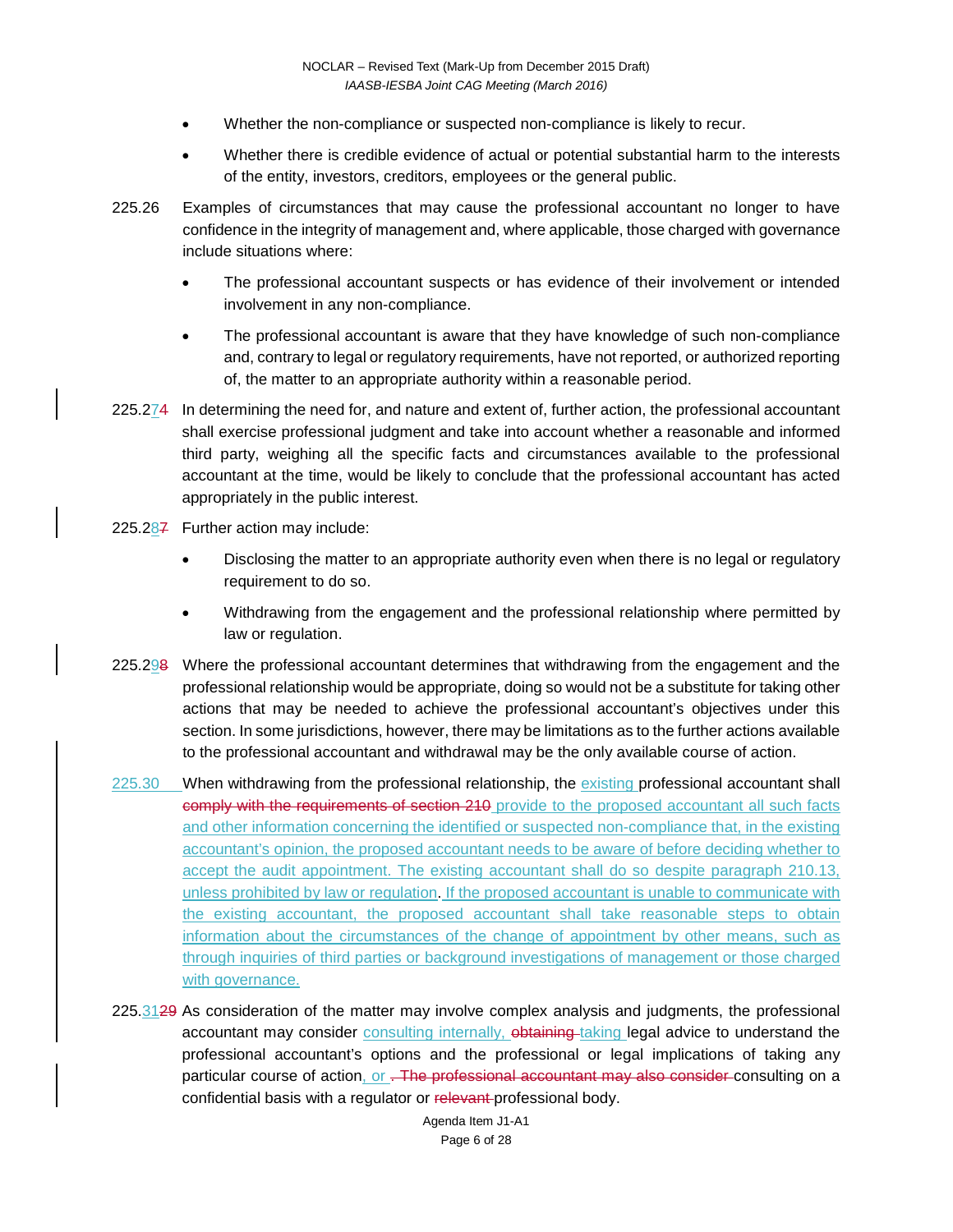Determining Whether to Disclose the Matter to an Appropriate Authority

- 225.320 Disclosure of the matter to an appropriate authority would be precluded if doing so would be contrary to law or regulation. Otherwise, the purpose of making the disclosure is to enable an appropriate authority to cause the matter to be investigated and action to be taken in the public interest.
- 225.331 The determination of whether to make such a disclosure depends in particular on the nature and extent of the actual or potential harm that is or may be caused by the matter to investors, creditors, employees or the general public. For example, the professional accountant may determine that disclosure of the matter to an appropriate authority is an appropriate course of action if:
	- The client is a regulated entity and the matter is of such significance as to threaten its license to operate.
	- The client is listed on a securities exchange and the matter could result in adverse consequences to the fair and orderly market in the client's securities or pose a systemic risk to the financial markets.
	- Products that are harmful to public health or safety would likely be sold by the entity.
	- The entity is engaged in bribery of local or foreign government officials for purposes of securing large contracts.
	- The entity is promoting an unlawful scheme to its clients to assist them in evading taxes.

The determination of whether to make such a disclosure will also depend on external factors such as:

- Whether there is an appropriate authority that is able to receive the information, and cause the matter to be investigated and action to be taken. The appropriate authority will depend on the nature of the matter, for example, a securities regulator in the case of fraudulent financial reporting or an environmental protection agency in the case of a breach of environmental laws and regulations.
- Whether there exists robust and credible protection from civil, criminal or professional liability or retaliation afforded by legislation or regulation, such as under whistle-blowing legislation or regulation.
- Whether there are actual or potential threats to the physical safety of the professional accountant or other individuals.
- 225.342 If the professional accountant determines that disclosure of the matter-non-compliance or suspected non-compliance to an appropriate authority is an appropriate course of action in the circumstances, this will not be considered a breach of the duty of confidentiality under Section 140 of this Code. When making such disclosure, the professional accountant shall act in good faith and exercise caution when making statements and assertions. The professional accountant shall also consider whether it is appropriate to inform the client of the professional accountant's intentions before disclosing the matter.
- 225.35 Where the professional accountant becomes aware of actual or intended conduct that the professional accountant has reason to believe would constitute an imminent breach of a law or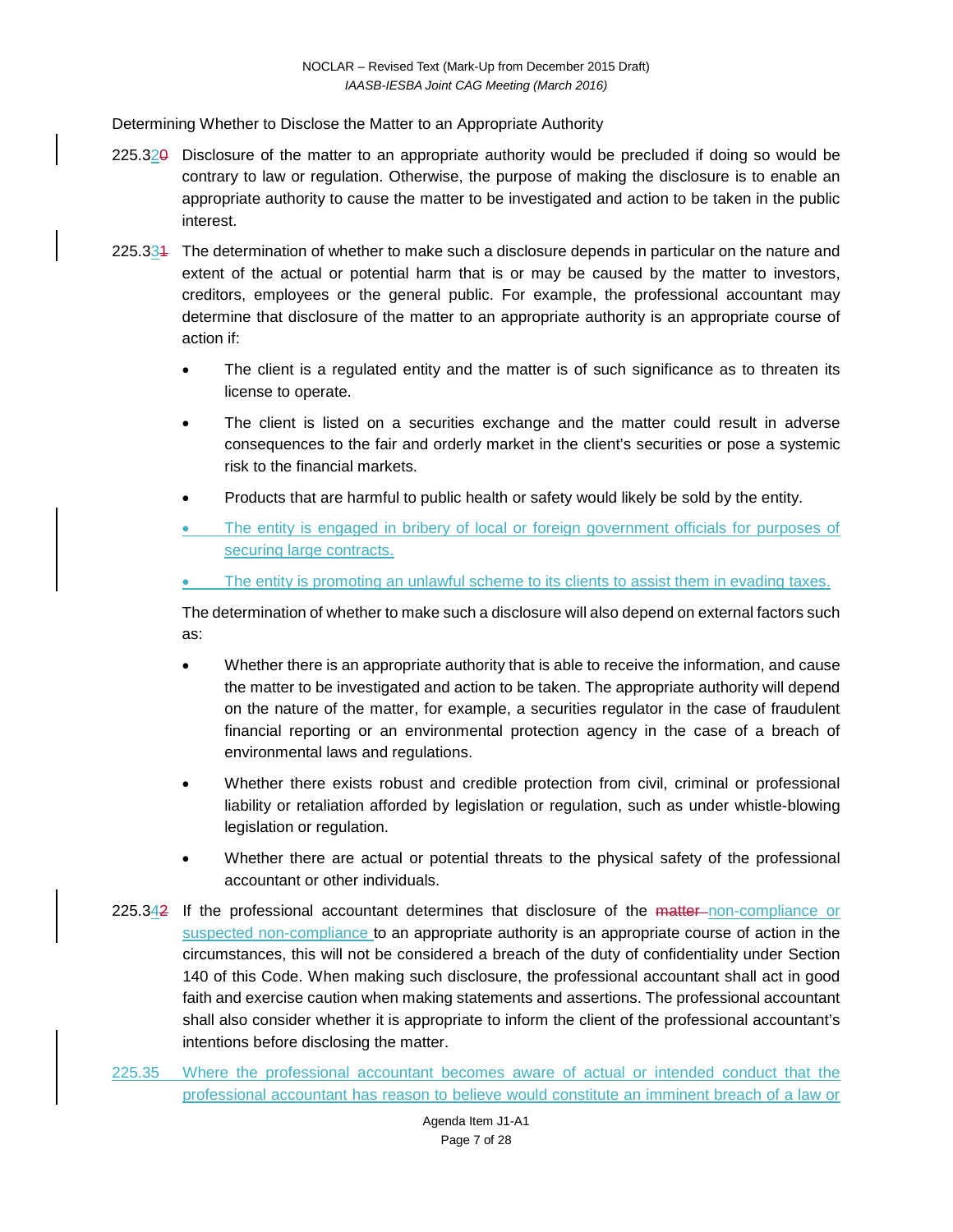#### NOCLAR – Revised Text (Mark-Up from December 2015 Draft) *IAASB-IESBA Joint CAG Meeting (March 2016)*

regulation that would cause substantial harm to investors, creditors, employees or the general public, the professional accountant may exercise professional judgment and immediately disclose the matter to an appropriate authority. Such disclosure will not be considered a breach of the duty of confidentiality under Section 140 of this Code.

### *Documentation*

- 225.364 Where the professional accountant concludes that an identified or suspected act of noncompliance with laws and regulations is a significant matter, the professional accountant shall, in addition to complying with the documentation requirements under the ISAs applicable auditing standards, document:
	- How management and, where applicable, those charged with governance have responded to the matter.
	- The courses of action the professional accountant considered, the judgments made and the decisions that were taken, having regard to the reasonable and informed third party perspective.
	- How the professional accountant is satisfied that the professional accountant has fulfilled the responsibility set out in paragraph 225.243.
- 225.373 *International Standards on Auditing* (ISAs), for example, require a professional accountant performing an audit of financial statements to:
	- Prepare documentation sufficient to enable an understanding of significant matters arising during the audit, the conclusions reached thereon, and significant professional judgments made in reaching those conclusions;
	- Document discussions of significant matters with management, those charged with governance, and others, including the nature of the significant matters discussed and when and with whom the discussions took place; and
	- Include in the dDocumentation identified or suspected non-compliance with laws and regulations, and the results of discussion with management and, where applicable, those charged with governance and other parties outside the entity.

## **Responsibilities of Professional Accountants in Public Practice Providing Professional Services Other Than Audits of Financial Statements**

225.35 Paragraphs 225.36-49 apply to professional accountants providing professional services other than audits of financial statements.

## *Obtaining an Understanding of the Matter and Addressing It with Management and Those Charged with Governance*

225.386 If a professional accountant engaged to provide a professional service other than an audit of financial statements becomes aware of information concerning an instance of non-compliance or suspected non-compliance with laws and regulations, the professional accountant shall seek to obtain an understanding of the matter, including the nature of the act and the circumstances in which it has occurred or may be about to occur.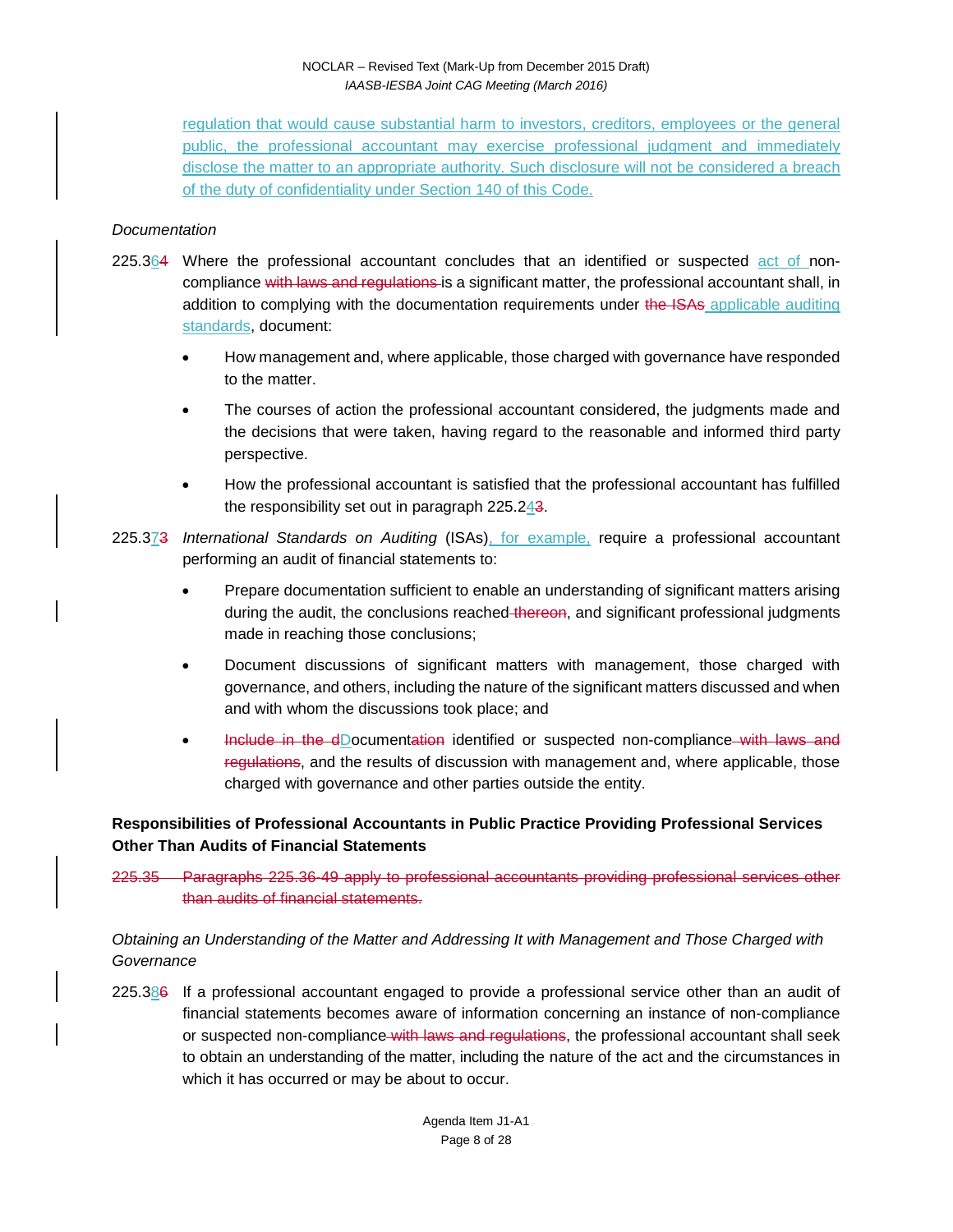- 225.397 The professional accountant is expected to apply knowledge, professional judgment and expertise, but is not expected to have detailed knowledge a level of understanding of laws and regulations beyond that which is required for the professional service for which the accountant was engaged. Whether an act constitutes actual non-compliance with a law or regulation is ultimately a matter for determination to be determined by a court or other an appropriate judicial or-adjudicative body. Depending on the nature and significance of the matter, the professional accountant may consult on a confidential basis with others within the firm, a network firm, a relevant professional body, or legal counsel.
- 225.4038 If the professional accountant suspects that non-compliance with laws and regulations has occurred or may occur, the professional accountant shall discuss the matter with the appropriate level of management and, if the professional accountant has access to them and where appropriate, those charged with governance.
- 225.4139 Such discussion serves to clarify the professional accountant's understanding of the facts and circumstances relevant to the matter and its potential consequences. The discussion also may prompt management or those charged with governance to investigate the matter.
- 225.420 The appropriate level of management with whom to discuss the matter is a question of professional judgment. Relevant factors to consider include:
	- The nature and circumstances of the matter.
	- The individuals actually or potentially involved.
	- The likelihood of collusion.
	- The potential consequences of the matter.
	- Whether that level of management is able to investigate the matter and take appropriate action.

#### *Communicating the Matter to the Entity's External Auditor*

- 225.434 If the professional accountant is performing a non-audit service for an audit client, or a component of an audit client, of the firm or a network firm, the professional accountant shall consider whether to communicate the matter non-compliance or suspected non-compliance within the firm or to the network firm (including the network firm responsible for the group audit engagement as applicable) in accordance with the firm's or the network's protocols or procedures.  $-6r$ , in the absence of such protocols and procedures, the professional accountant shall consider whether to communicate the matter directly to the audit engagement partner or group engagement partner, as applicable. If the client is not an audit client, or a component of an audit client, of the firm or a network firm, the professional accountant shall consider whether to communicate the matter to the firm that is the external auditor, if any. In all cases, the communication is to enable the engagement partner for the audit or the group engagement partner, as applicable, to be informed about the matter and to determine how it should be addressed in accordance with the provisions of this section.
- 225.442 Factors relevant to considering such communication include:
	- Whether doing so would be contrary to law or regulation.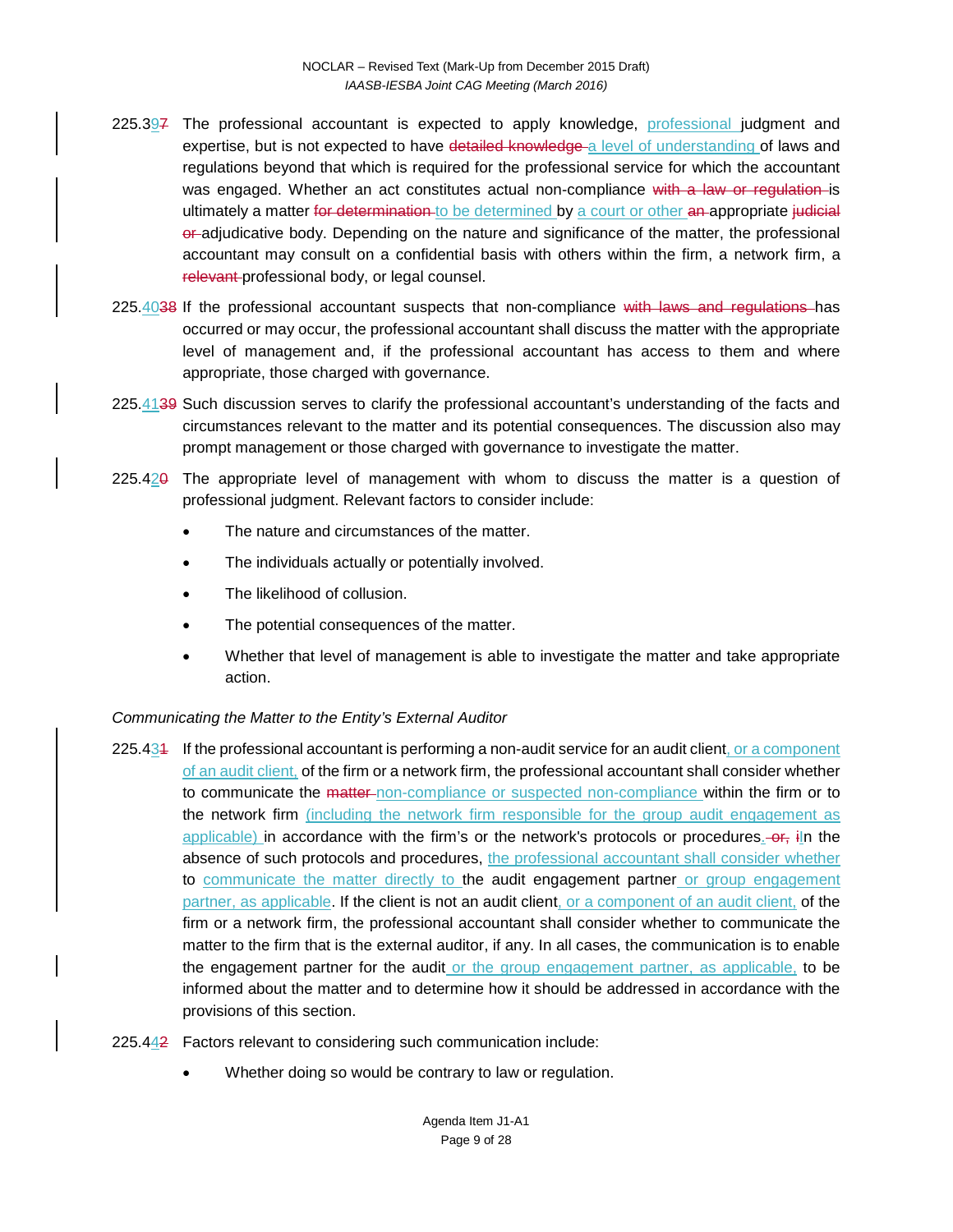- Whether the purpose of the engagement is to investigate potential non-compliance with laws and regulations within the entity to enable it to take appropriate action.
- Whether there are restrictions about disclosure imposed by a regulatory agency or prosecutor (for example, to avoid tipping-off) in an ongoing investigation into the noncompliance or suspected non-compliance.
- Whether the purpose of the engagement is to investigate potential non-compliance with laws and regulations within the entity to enable it to take appropriate action.
- Whether management or those charged with governance have already informed the entity's external auditor about the matter.
- The likely materiality of the matter to the audit of the client's financial statements or, where the matter relates to a component of a group, its likely materiality to the audit of the group financial statements.

### *Communication with Respect to Group Audit Engagements*

225.45 For purposes of a group audit engagement, the professional accountant may be requested by the group engagement team to perform work on a component's financial information that is not an audit of that component's financial information (for example, a review, an audit of only certain account balances, classes of transactions or disclosures, or specified audit procedures). Where the professional accountant becomes aware of non-compliance or suspected non-compliance in relation to the component in such a situation, the professional accountant shall communicate the matter to the group engagement partner unless prohibited from doing so by law or regulation. This is to enable the group engagement partner to be informed about the matter and to determine how it should be addressed in accordance with the provisions in this section.

#### *Considering Whether Further Action is Needed*

- 225.463 The professional accountant shall also consider whether further action is needed in the public interest.
- 225.474 Whether further action is needed, and the nature and extent of it, will depend on factors such as:
	- The legal and regulatory framework.
	- The appropriateness and timeliness of the response of management and, where applicable, those charged with governance.
	- The urgency of the matter.
	- The involvement of management or those charged with governance in the matter.
	- The likelihood of substantial harm to the interests of the client, investors, creditors, employees or the general public.

#### 225.485 Further action may include:

• Disclosing the matter to an appropriate authority even when there is no legal or regulatory requirement to do so.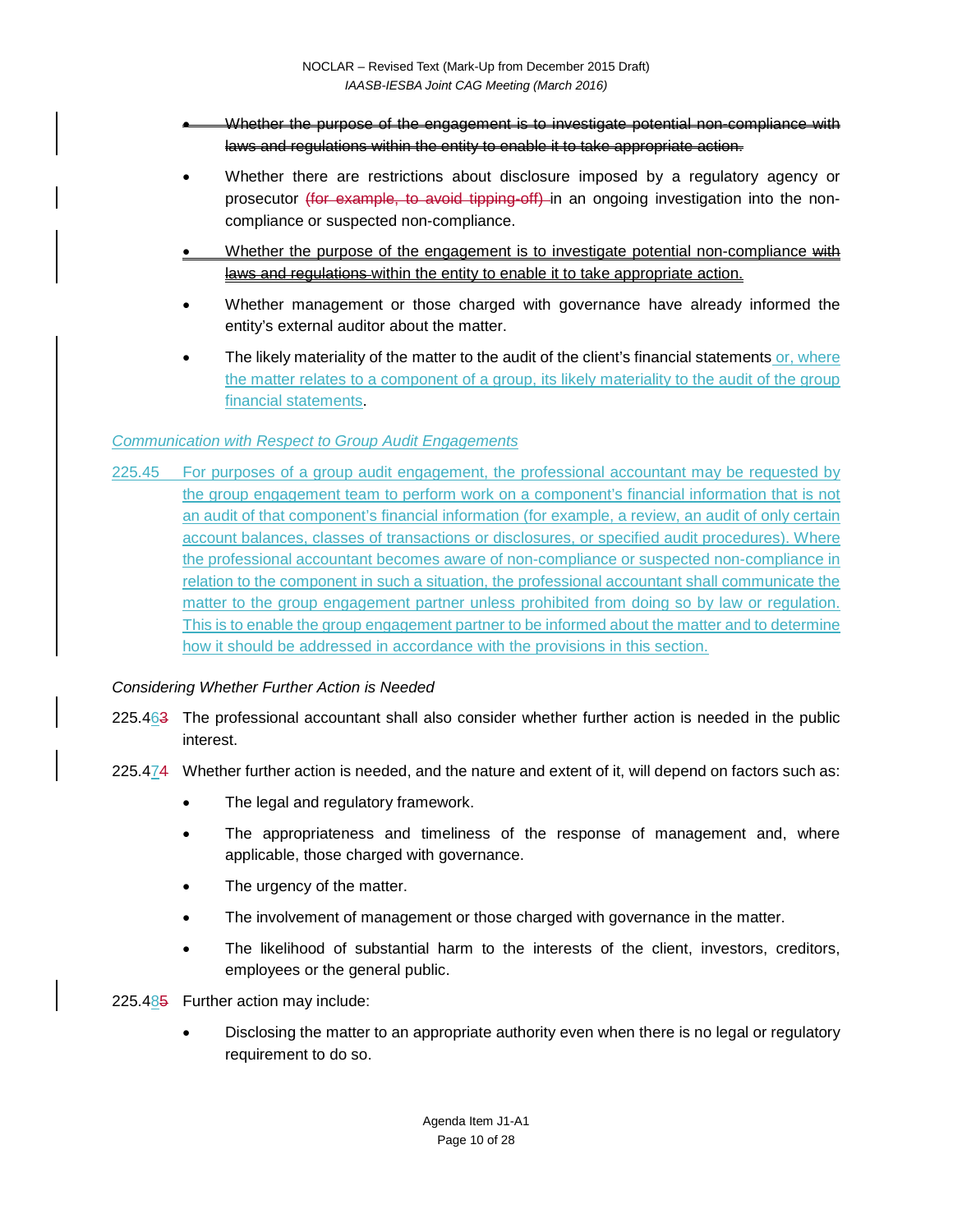- Withdrawing from the engagement and the professional relationship where permitted by law or regulation.
- 225.496 In considering whether to disclose outside the client to an appropriate authority, relevant factors to take into account include:
	- Whether doing so would be contrary to law or regulation.
	- Whether the purpose of the engagement is to investigate potential non-compliance with laws and regulations within the entity to enable it to take appropriate action.
	- Whether there are restrictions about disclosure imposed by a regulatory agency or prosecutor (for example, to avoid tipping-off) in an ongoing investigation into the noncompliance or suspected non-compliance.
	- Whether the purpose of the engagement is to investigate potential non-compliance with laws and regulations within the entity to enable it to take appropriate action.
- 225.5047 If the professional accountant determines that disclosure of the matter-non-compliance or suspected non-compliance to an appropriate authority is an appropriate course of action in the circumstances, this will not be considered a breach of the duty of confidentiality under Section 140 of this Code. When making such disclosure, the professional accountant shall act in good faith and exercise caution when making statements and assertions. The professional accountant shall also consider whether it is appropriate to inform the client of the professional accountant's intentions before disclosing the matter.
- 225.51 Where the professional accountant becomes aware of actual or intended conduct that the professional accountant has reason to believe would constitute an imminent breach of a law or regulation that would cause substantial harm to investors, creditors, employees or the general public, the professional accountant may exercise professional judgment and immediately disclose the matter to an appropriate authority. Such disclosure will not be considered a breach of the duty of confidentiality under Section 140 of this Code.
- 225.5248 The professional accountant may consider consulting internally, obtaining taking legal advice to understand the professional or legal implications of taking any particular course of action, or -The professional accountant may also consider consulting on a confidential basis with a regulator or relevant professional body.

#### *Documentation*

- 225.5349 Where the professional accountant concludes that an identified or suspected act of noncompliance with laws and regulations is a significant matter, the professional accountant is encouraged to document:
	- The matter.
	- The results of discussion with management and, where applicable, those charged with governance and other parties.
	- How management and, where applicable, those charged with governance have responded to the matter.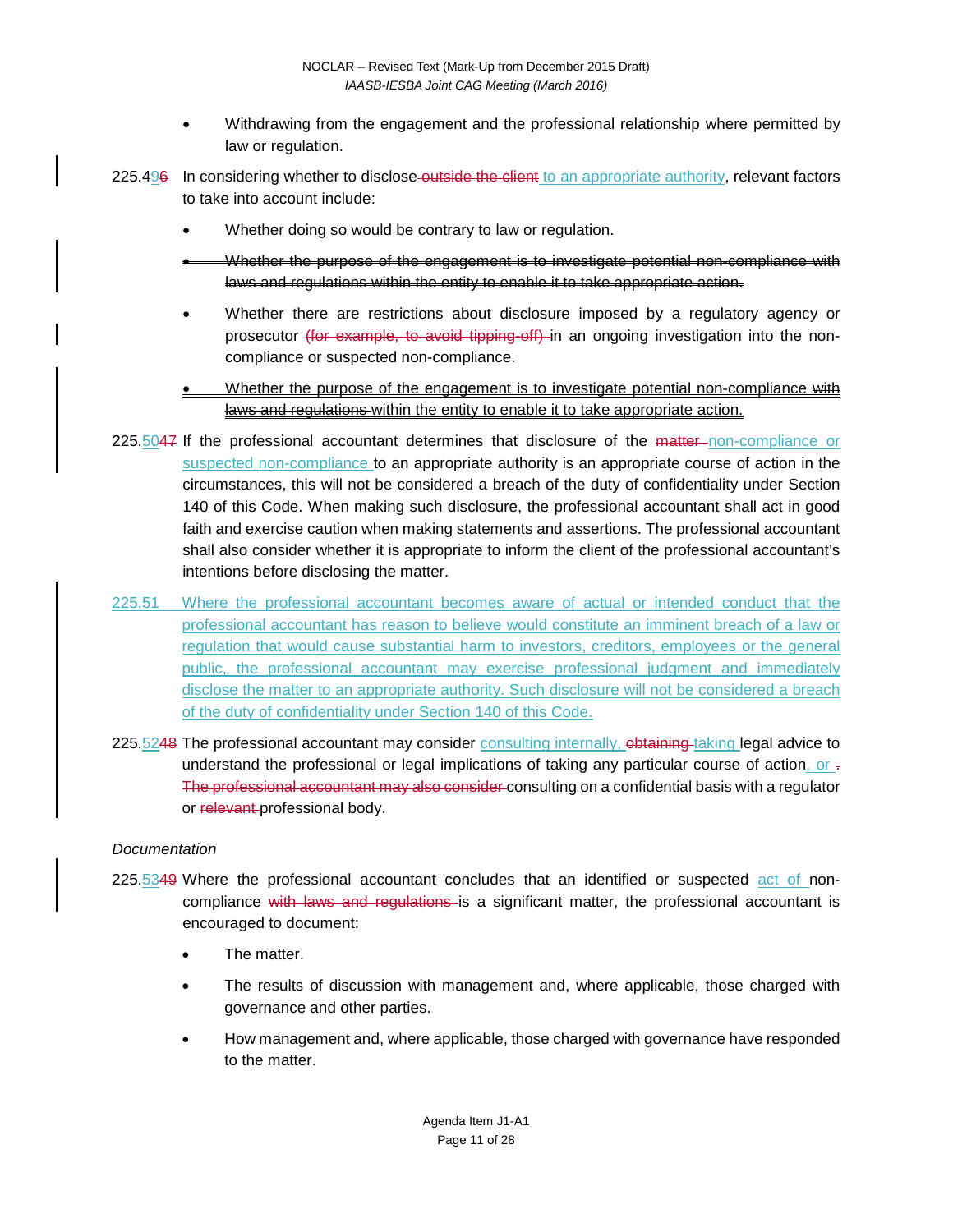- The courses of action the professional accountant considered, the judgments made and the decisions that were taken.
- How the professional accountant is satisfied that the professional accountant has fulfilled the responsibility set out in paragraph 225.463.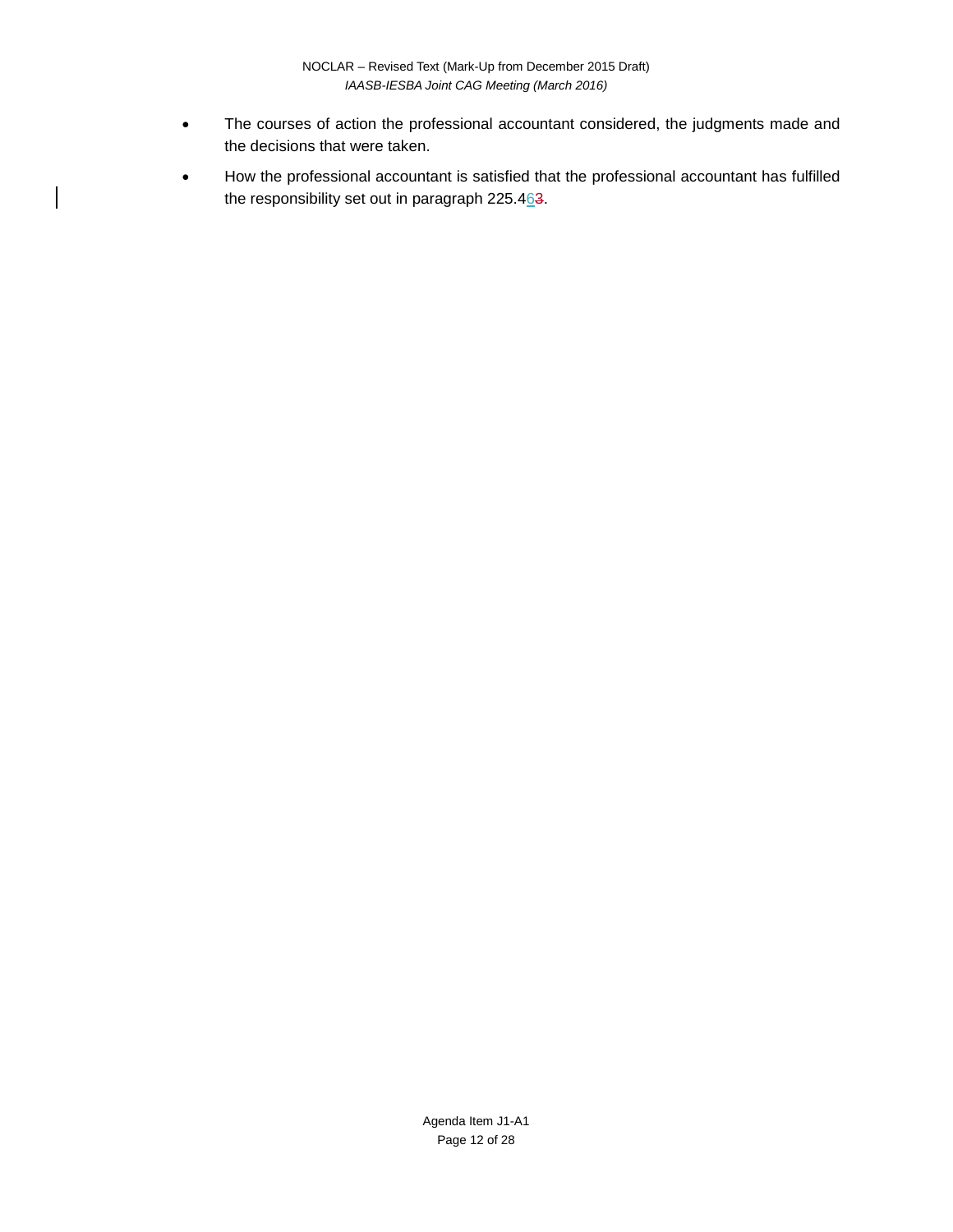# **PROPOSED SECTION 360**

# **Responding to Non-Compliance with Laws and Regulations**

### **Purpose**

- 360.1 A professional accountant in business may come across or be made aware of non-compliance or suspected non-compliance with laws and regulations in the course of carrying out professional activities. The purpose of this section is to set out the professional accountant's responsibilities when encountering such non-compliance or suspected non-compliance, and guide the professional accountant in assessing the implications of the matter and the possible courses of action when responding to it. This section applies regardless of the nature of the employing organization, including whether or not it is a public interest entity.
- 360.2 Non-compliance with laws and regulations ("non-compliance") comprises acts of omission or commission, intentional or unintentional, committed by the professional accountant's employing organization or by those charged with governance, by management, or by other individuals working for<sub>r</sub> or under the direction or oversight of  $_7$  the employing organization which are contrary to the prevailing laws or regulations.
- 360.3 In some jurisdictions, there are legal or regulatory provisions governing how professional accountants should address non-compliance or suspected non-compliance with laws and regulations which may differ from or go beyond this section. When encountering such noncompliance or suspected non-compliance, the professional accountant has a responsibility to obtain an understanding of those provisions and comply with them, including any requirement to report the matter to an appropriate authority and any prohibition on alerting ("tipping-off") the relevant party prior to making any disclosure, for example, pursuant to anti-money laundering legislation.
- 360.4 A distinguishing mark of the accountancy profession is its acceptance of the responsibility to act in the public interest. When responding to non-compliance or suspected non-compliance-with laws and regulations, the objectives of the professional accountant are:
	- (a) To comply with the fundamental principles of integrity and professional behavior;
	- (b) By alerting management or, where appropriate, those charged with governance of the employing organization, to seek to:
		- (i) Enable them to rectify, remediate or mitigate the consequences of the identified or suspected non-compliance; or
		- (ii) Deter the commission of the non-compliance where it has not yet occurred; and
	- (c) To take such further action as appropriate in the public interest.

#### **Scope**

- **360.5** This section–addresses sets out the approach to be taken by a professional accountant who comes across or is made aware of non-compliance or suspected non-compliance with:
	- (a) Laws and regulations generally recognized to have a direct effect on the determination of material amounts and disclosures in the employing organization's financial statements; and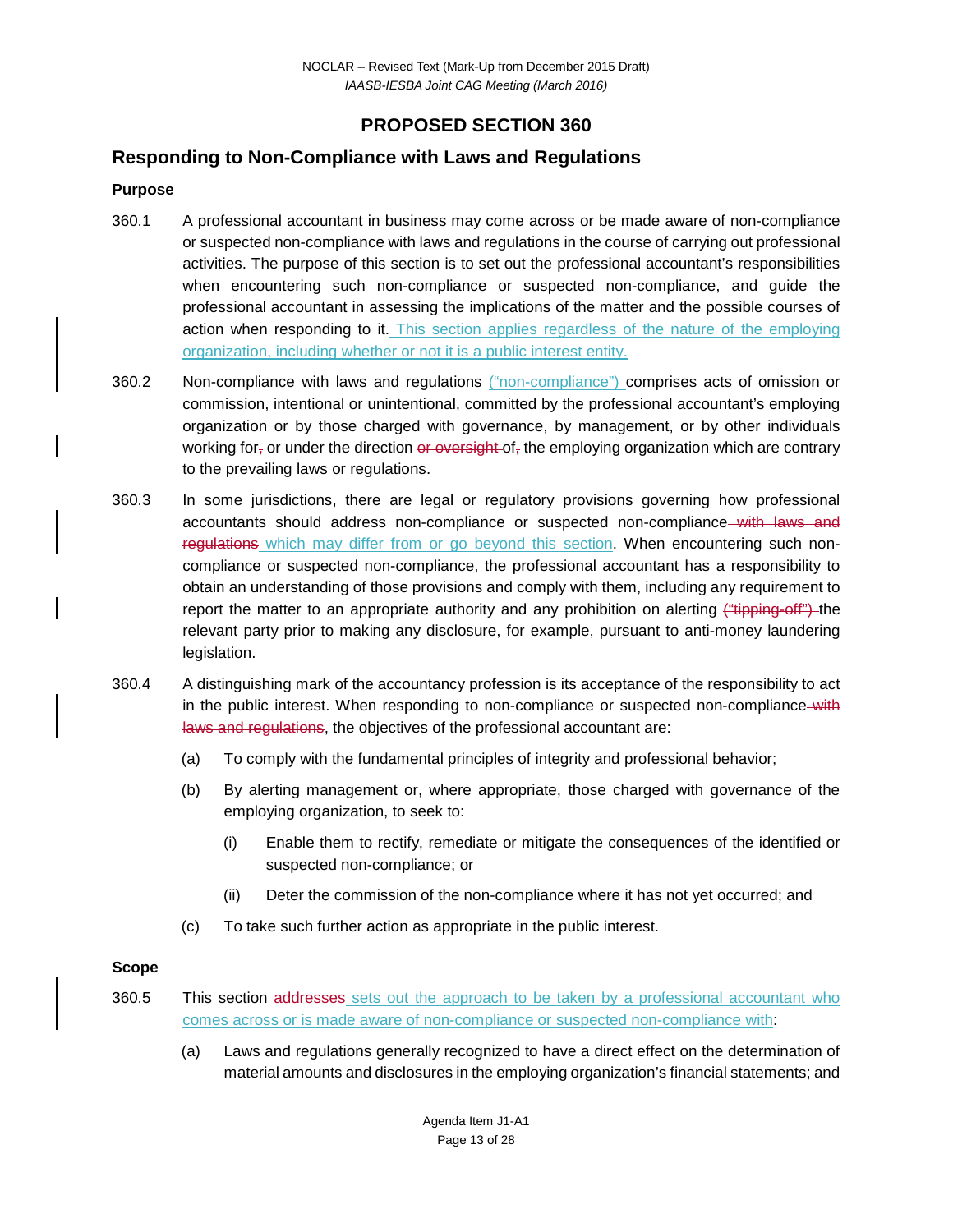- (b) Other laws and regulations that do not have a direct effect on the determination of the amounts and disclosures in the employing organization's financial statements, but compliance with which may be fundamental to the operating aspects of the employing organization's business, to its ability to continue its business, or to avoid material penalties.
- 360.6 Examples of laws and regulations which this section addresses include those that deal with:
	- Fraud, corruption and bribery.
	- Money laundering, terrorist financing and proceeds of crime.
	- Securities markets and trading.
	- Banking and other financial products and services.
	- Data protection.
	- Tax and pension liabilities and payments.
	- Environmental protection.
	- Public health and safety.
- 360.7 Non-compliance with laws and regulations may result in fines, litigation or other consequences for the employing organization that may have a material effect on its financial statements. Importantly, such non-compliance may have wider public interest implications in terms of potentially substantial harm to investors, creditors, employees or the general public. In this regard For the purposes of this section, an act that causes substantial harm is one that results in serious adverse consequences to any of these parties in financial or non-financial terms. Examples include the perpetration of a fraud resulting in significant financial losses to investors, and breaches of environmental laws and regulations endangering the health or safety of employees or the public.
- 360.8 A professional accountant who comes across or is made aware of matters that are clearly inconsequential, judged by their nature and their impact, financial or otherwise, on the employing organization, its stakeholders and the general public, is not required to comply with this section.
- 360.98 This section does not address:
	- (a) Matters that are clearly inconsequential, judged by their nature and their impact, financial or otherwise, on the employing organization, its stakeholders or the general public;
	- (ab) Personal misconduct unrelated to the business activities of the employing organization; and
	- (be) Non-compliance with laws and regulations committed by persons other than the employing organization or those charged with governance, management, or other individuals working for<sub> $\tau$ </sub> or under the direction or oversight of, the employing organization.

The professional accountant may nevertheless find the guidance in this section helpful in considering how to respond in these situations.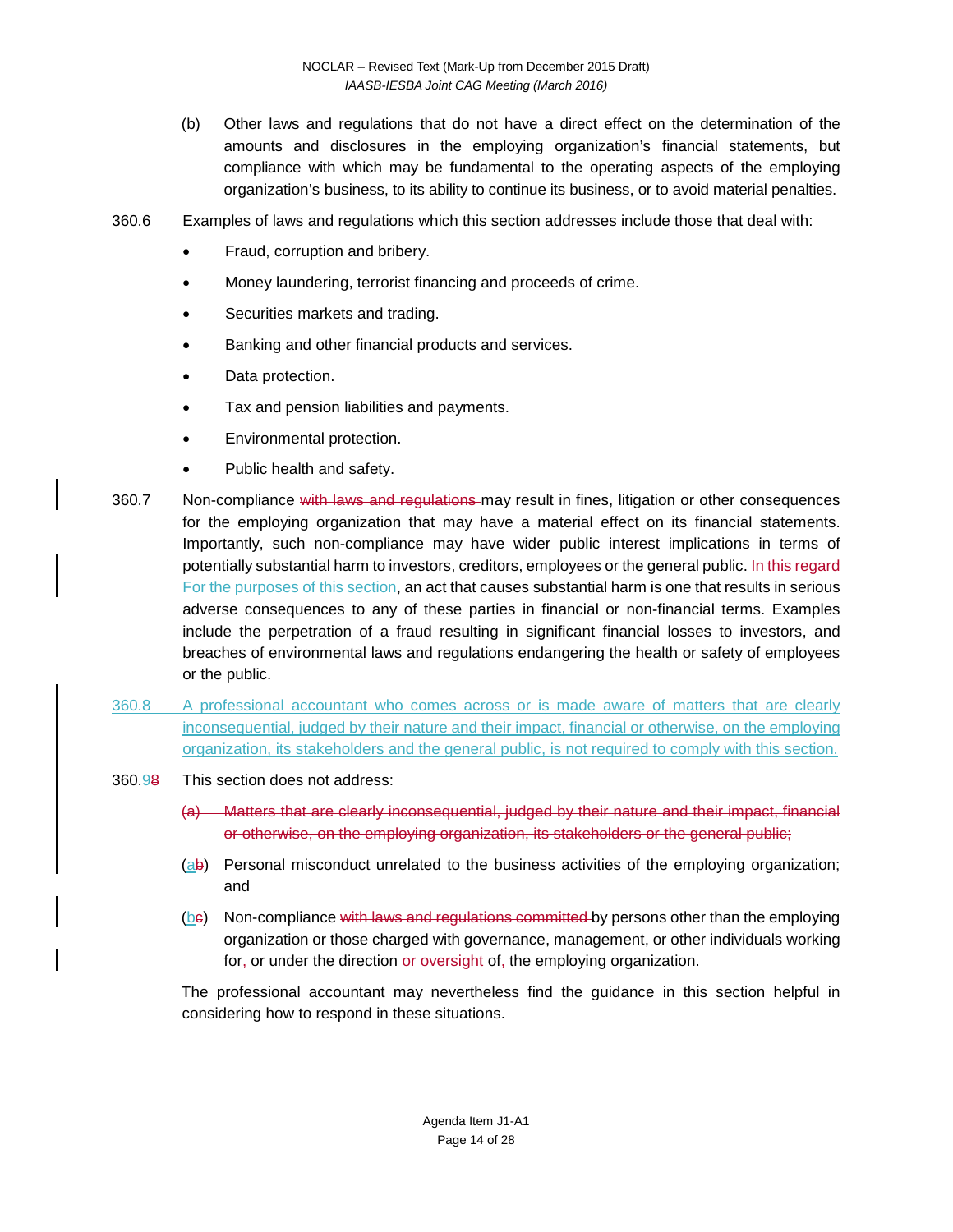# **Responsibilities of the Employing Organization's Management and Those Charged with Governance**

360.109 It is the responsibility of the employing organization's management, with the oversight of those charged with governance, to ensure that the employing organization's business activities are conducted in accordance with laws and regulations. It is also the responsibility of management and those charged with governance to identify and address any non-compliance with laws and regulations by the employing organization or by those an individual charged with governance of the entity, by a member of management, or by other an individuals working for<sub> $\tau$ </sub> or under the direction or oversight of, the employing organization.

### **Responsibilities of Professional Accountants in Business**

360.110 Many employing organizations have established protocols and procedures (for example, an ethics policy or internal whistle-blowing mechanism) regarding how non-compliance or suspected non-compliance with laws and regulations by the employing organization should be raised internally. Such protocols and procedures may allow for matters to be reported anonymously through designated channels. If these protocols and procedures exist within the professional accountant's employing organization, the professional accountant shall consider them in determining how to respond to the matter such non-compliance.

### **Responsibilities of Senior Professional Accountants in Business**

360.121 Senior professional accountants in business ("senior professional accountants") are directors, officers or senior employees able to exert significant influence over, and make decisions regarding, the acquisition, deployment and control of the employing organization's human, financial, technological, physical and intangible resources. Because of their roles, positions and spheres of influence within the employing organization, there is a greater expectation for them to take whatever action is appropriate in the public interest to respond to non-compliance or suspected non-compliance with laws and regulations than other professional accountants within the employing organization.

#### 360.12 Paragraphs 360.13-30 apply to senior professional accountants in business.

#### *Obtaining an Understanding of the Matter*

- 360.13 If, in the course of carrying out professional activities, a senior professional accountant becomes aware of information concerning an instance of non-compliance or suspected non-compliance with laws and regulations, the professional accountant shall obtain an understanding of the matter, including:
	- (a) The nature of the act and the circumstances in which it has occurred or may occur;
	- (b) The application of the relevant laws and regulations to the circumstances; and
	- (c) The potential consequences to the employing organization, investors, creditors, employees or the wider public.
- 360.14 The A senior professional accountant is expected to apply knowledge, professional judgment and expertise, but is not expected to have detailed knowledge a level of understanding of laws and regulations beyond that which is required for the professional accountant's role within the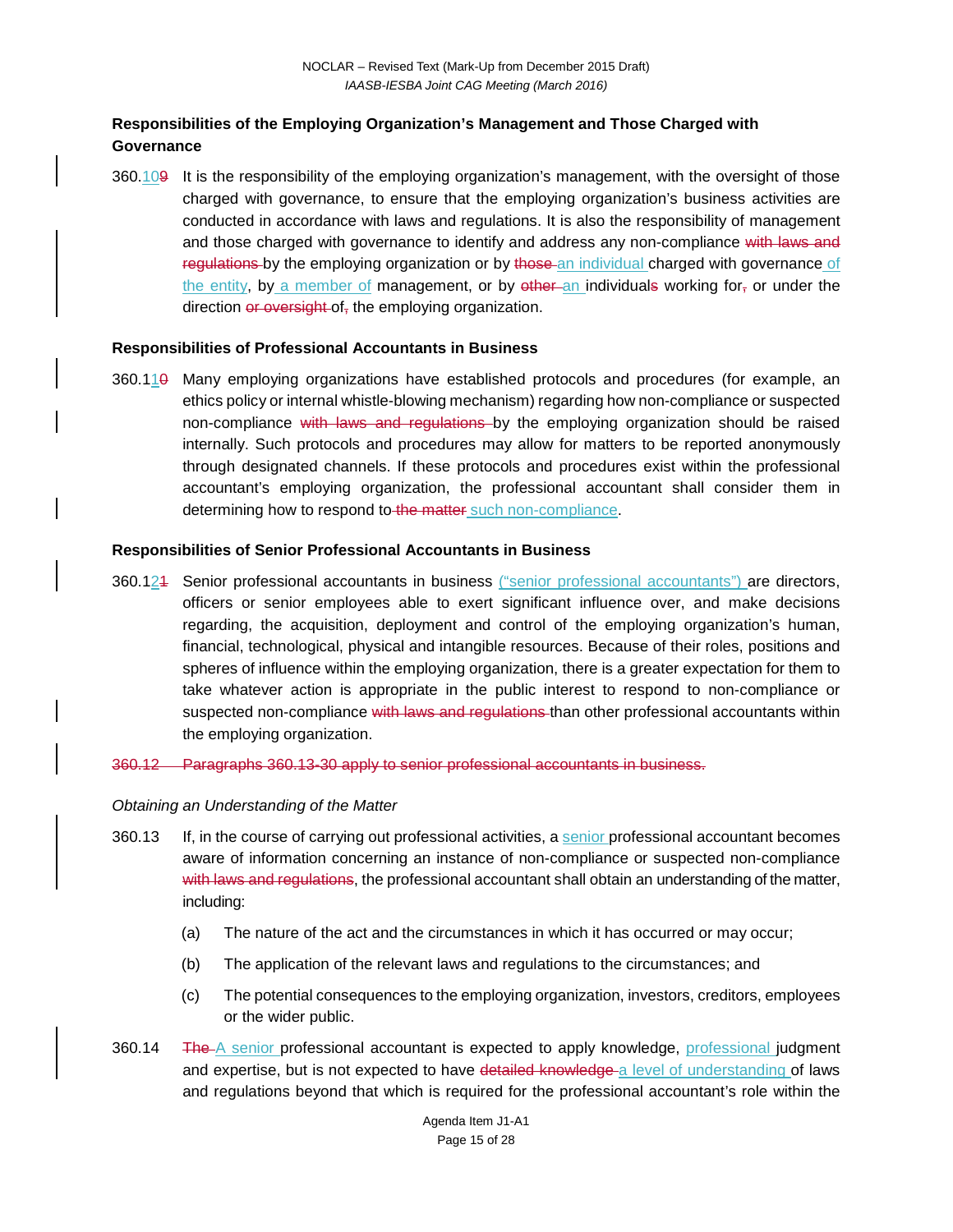employing organization. Whether an act constitutes actual non-compliance with a law or regulation is ultimately a matter for determination to be determined by a court or other an appropriate judicial or adjudicative body. Depending on the nature and significance of the matter, the professional accountant may cause, or take appropriate steps to cause, the matter to be investigated internally. The professional accountant may also consult on a confidential basis with others within the employing organization, a relevant-professional body or legal counsel.

## *Addressing the Matter*

- 360.15 If the senior professional accountant suspects that non-compliance has occurred or may occur, the professional accountant shall, subject to paragraph 360.110, discuss the matter with the professional accountant's immediate superior, if any, to enable a determination to be made as to how the matter should be addressed. If the professional accountant's immediate superior appears to be involved in the matter, the professional accountant shall discuss the matter with the next higher level of authority within the employing organization.
- 360.16 The senior professional accountant shall also take appropriate steps to:
	- (a) Have the matter communicated  $\frac{with-t}{dt}$  those charged with governance to obtain their concurrence regarding appropriate actions to take to respond to the matter and to enable them to fulfill their responsibilities;
	- (b) Comply with applicable laws and regulations, including legal or regulatory provisions governing the reporting of non-compliance or suspected non-compliance with laws and regulations to an appropriate authority;
	- (c) Have the consequences of the non-compliance or suspected non-compliance rectified, remediated or mitigated;
	- (d) Reduce the risk of re-occurrence; and
	- (e) Seek to deter the commission of the non-compliance if it has not yet occurred.
- 360.17 In addition to responding to the matter in accordance with the provisions of this section,  $\pm$ the senior professional accountant shall consider determine whether disclosure of the matter to the employing organization's external auditor, if any, is needed pursuant to the professional accountant's duty or legal obligation to provide all information necessary to enable the auditor to perform the audit.

#### *Determining Whether Further Action is Needed*

- 360.18 The senior professional accountant shall assess the appropriateness of the response of the professional accountant's superiors, if any, and those charged with governance.
- 360.19 Relevant factors to consider in assessing the appropriateness of the response of the senior professional accountant's superiors, if any, and those charged with governance include whether:
	- The response is timely.
	- They have taken or authorized appropriate action to seek to rectify, remediate or mitigate the consequences of the non-compliance, or to avert the non-compliance if it has not yet occurred.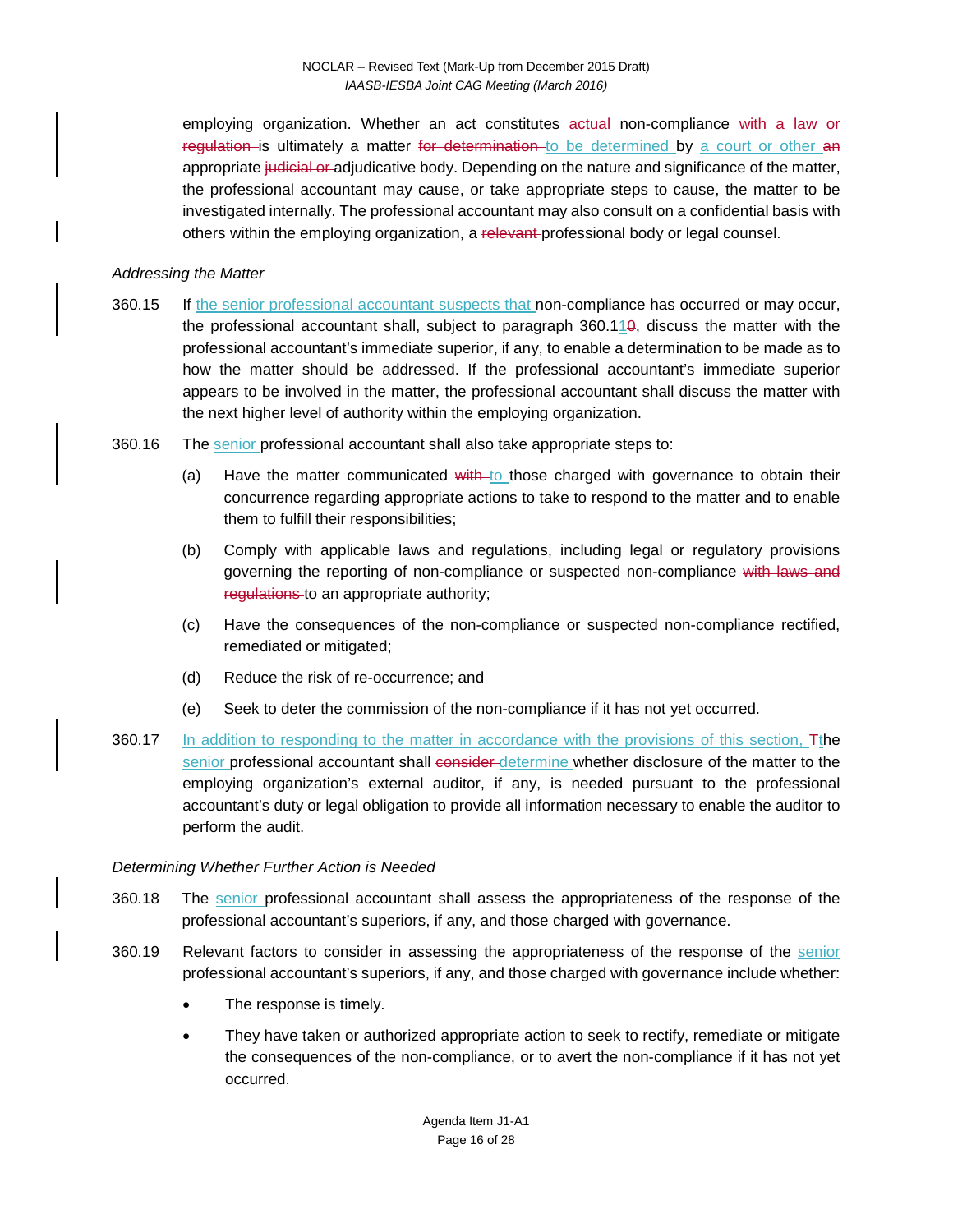- The matter has been disclosed to an appropriate authority where appropriate and, if so, whether the disclosure appears adequate.
- 360.20 In light of the response of the senior professional accountant's superiors, if any, and those charged with governance, the professional accountant shall determine if further action is needed in the public interest.
- 360.212 The determination of whether further action is needed, and the nature and extent of it, will depend on various factors, including:
	- The legal and regulatory framework.
	- The urgency of the matter.
	- The pervasiveness of the matter throughout the employing organization.
	- Whether the senior professional accountant continues to have confidence in the integrity of the professional accountant's superiors and those charged with governance.
	- Whether the non-compliance or suspected non-compliance is likely to recur.
	- Whether there is credible evidence of actual or potential substantial harm to the interests of the employing organization, investors, creditors, employees or the general public.
- 360.223 Examples of circumstances that may cause the senior professional accountant no longer to have confidence in the integrity of the professional accountant's superiors and those charged with governance include situations where:
	- The professional accountant suspects or has evidence of their involvement or intended involvement in any non-compliance.
	- Contrary to legal or regulatory requirements, they have not reported the matter, or authorized the matter to be reported, to an appropriate authority within a reasonable period.
- 360.231 In determining the need for, and nature and extent of any further action needed, the senior professional accountant shall exercise professional judgment and take into account whether a reasonable and informed third party, weighing all the specific facts and circumstances available to the professional accountant at the time, would be likely to conclude that the professional accountant has acted appropriately in the public interest.
- 360.24 Further action may include:
	- Informing the management of the parent entity of the matter if the employing organization is a member of a group.
	- Disclosing the matter to an appropriate authority even when there is no legal or regulatory requirement to do so.
	- Resigning from the employing organization.
- 360.25 Where the senior professional accountant determines that resigning from the employing organization would be appropriate, doing so would not be a substitute for taking other actions that may be needed to achieve the professional accountant's objectives under this section. In some jurisdictions, however, there may be limitations as to the further actions available to the professional accountant and resignation may be the only available course of action.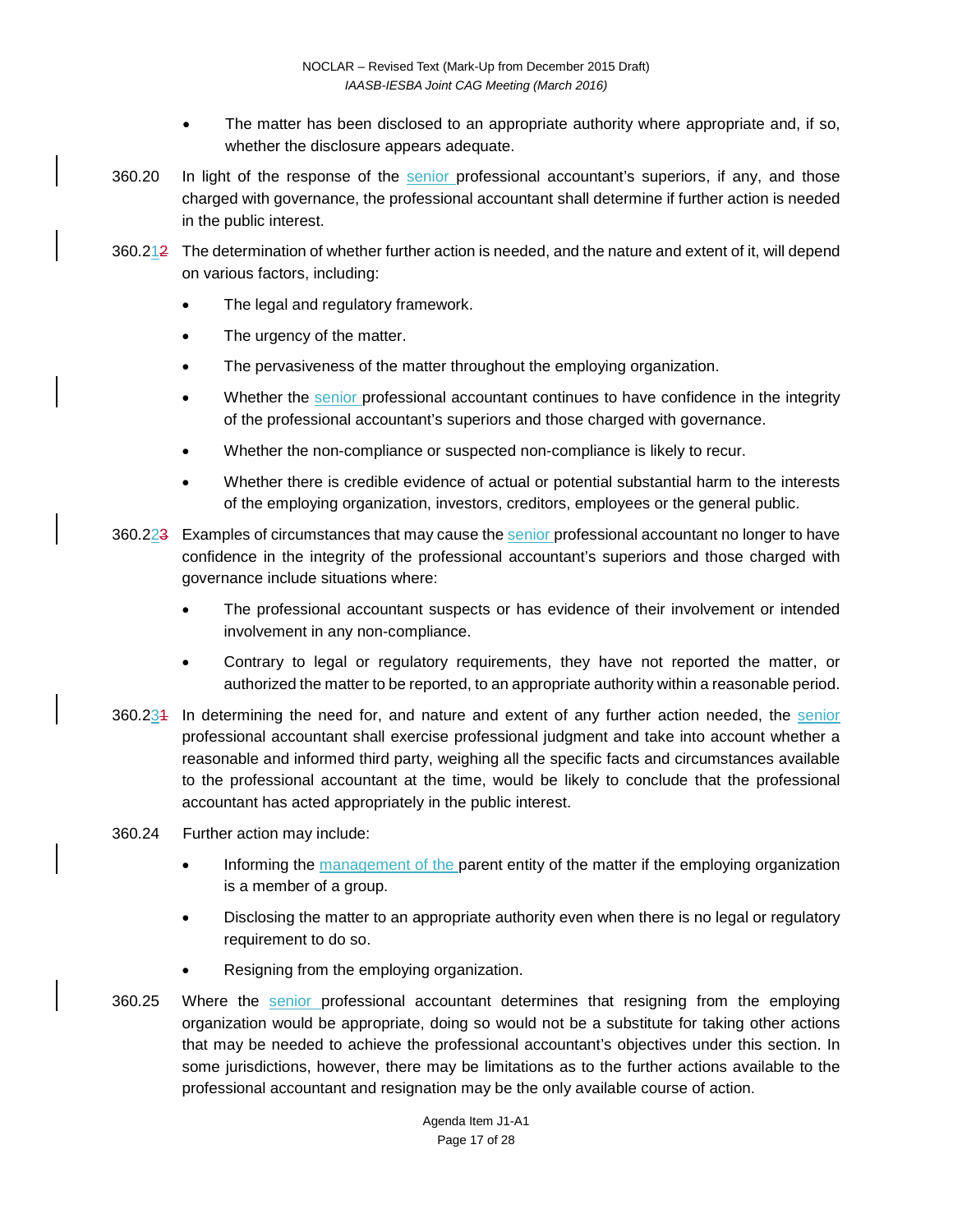360.26 As consideration of the matter may involve complex analysis and judgments, the senior professional accountant may consider obtaining consulting internally, taking legal advice to understand the professional accountant's options and the professional or legal implications of taking any particular course of action, or. The professional accountant may also consider consulting on a confidential basis with a regulator or relevant professional body.

Determining Whether to Disclose the Matter to an Appropriate Authority

- 360.27 Disclosure of the matter to an appropriate authority would be precluded if doing so would be contrary to law or regulation. Otherwise, the purpose of making the disclosure is to enable an appropriate authority to cause the matter to be investigated and action to be taken in the public interest.
- 360.28 The determination of whether to make such a disclosure depends in particular on the nature and extent of the actual or potential harm that is or may be caused by the matter to investors, creditors, employees or the general public. For example, the senior professional accountant may determine that disclosure of the matter to an appropriate authority is an appropriate course of action if:
	- The employing organization is a regulated entity and the matter is of such significance as to threaten its license to operate.
	- The employing organization is listed on a securities exchange and the matter could result in adverse consequences to the fair and orderly market in the employing organization's securities or pose a systemic risk to the financial markets.
	- Products that are harmful to public health or safety would likely be sold by the employing organization.
	- The employing organization is engaged in bribery of local or foreign government officials for purposes of securing large contracts.
	- The employing organization is promoting an unlawful scheme to its clients to assist them in evading taxes.

The determination of whether to make such a disclosure will also depend on external factors such as:

- Whether there is an appropriate authority that is able to receive the information, and cause the matter to be investigated and action to be taken. The appropriate authority will depend upon the nature of the matter, for example, a securities regulator in the case of fraudulent financial reporting or an environmental protection agency in the case of a breach of environmental laws and regulations.
- Whether there exists robust and credible protection from civil, criminal or professional liability or retaliation afforded by legislation or regulation, such as under whistle-blowing legislation or regulation.
- Whether there are actual or potential threats to the physical safety of the professional accountant or other individuals.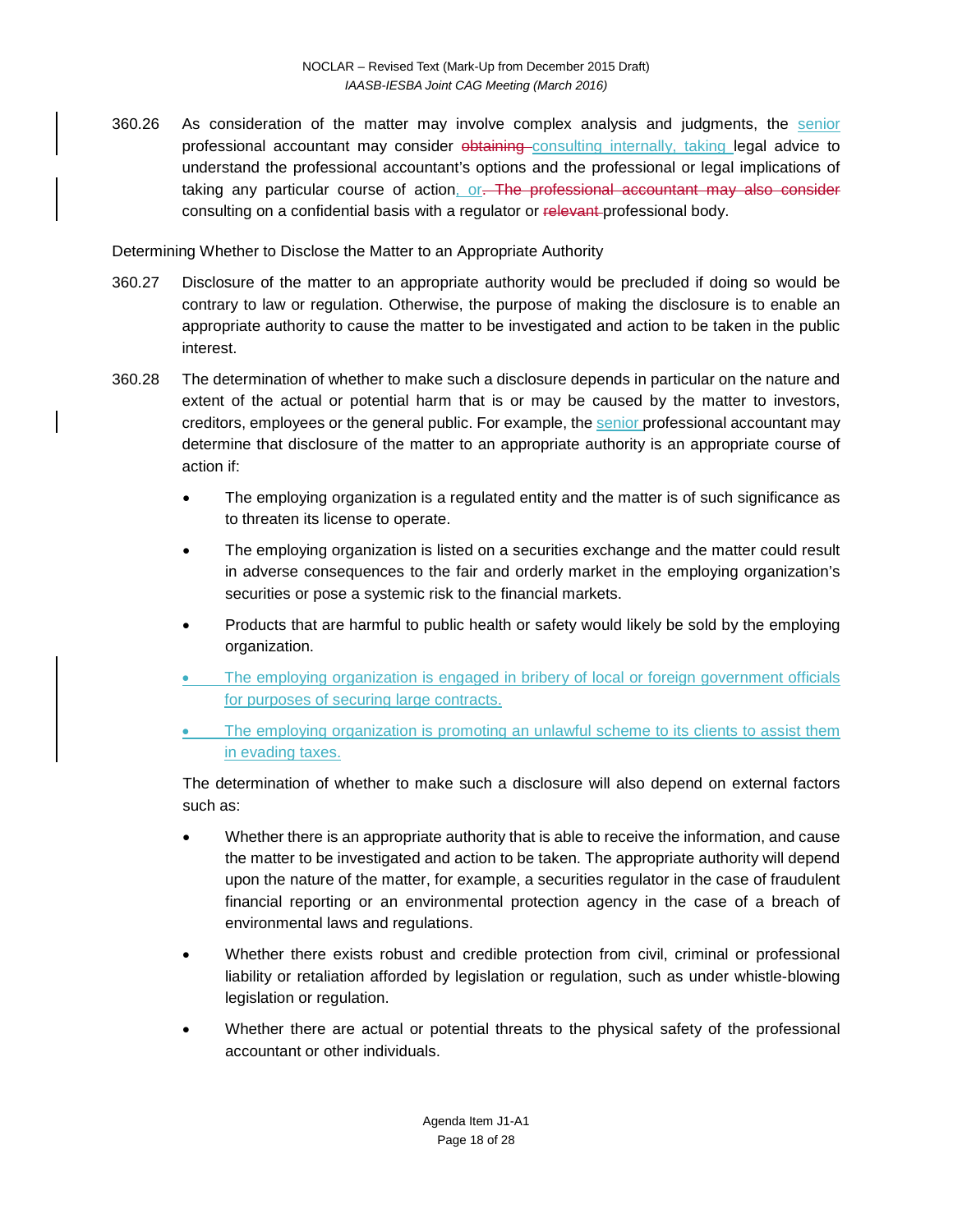- 360.29 If the senior professional accountant determines that disclosure of the matter to an appropriate authority is an appropriate course of action in the circumstances, this will not be considered a breach of the duty of confidentiality under Section 140 of this Code. When making such disclosure, the professional accountant shall act in good faith and exercise caution when making statements and assertions.
- 360.30 Where the senior professional accountant becomes aware of actual or intended conduct that the professional accountant has reason to believe would constitute an imminent breach of a law or regulation that would cause substantial harm to investors, creditors, employees or the general public, the professional accountant may exercise professional judgment and immediately disclose the matter to an appropriate authority. Such disclosure will not be considered a breach of the duty of confidentiality under Section 140 of this Code.

### *Documentation*

- 360.310 Where the senior professional accountant concludes that an identified or suspected act of noncompliance with laws and regulations is a significant matter, the professional accountant is encouraged to document:
	- The matter.
	- The results of discussions with the professional accountant's superiors, if any, and those charged with governance and other parties.
	- How the professional accountant's superiors, if any, and those charged with governance have responded to the matter.
	- The courses of action the professional accountant considered, the judgments made and the decisions that were taken.
	- How the professional accountant is satisfied that the professional accountant has fulfilled the responsibility set out in paragraph 360.20.

## **Responsibilities of Other Professional Accountants other than Senior Professional Accountants in Business**

- 360.31 Paragraphs 360.32-36 apply to professional accountants in business other than those who meet the description of a senior professional accountant in business in paragraph 360.11 above.
- 360.32 If, in the course of carrying out professional activities, a professional accountant becomes aware of information concerning an instance of non-compliance or suspected non-compliance with laws and regulations, the professional accountant shall seek to obtain an understanding of the matter, including the nature of the act and the circumstances in which it has occurred or may occur.
- 360.33 The professional accountant is expected to apply knowledge, professional judgment and expertise, but is not expected to have detailed knowledge a level of understanding of laws and regulations beyond that which is required for the professional accountant's role within the employing organization. Whether an act constitutes actual non-compliance with a law or regulation is ultimately a matter for determination to be determined by a court or other an appropriate judicial or adjudicative body. Depending on the nature and significance of the matter,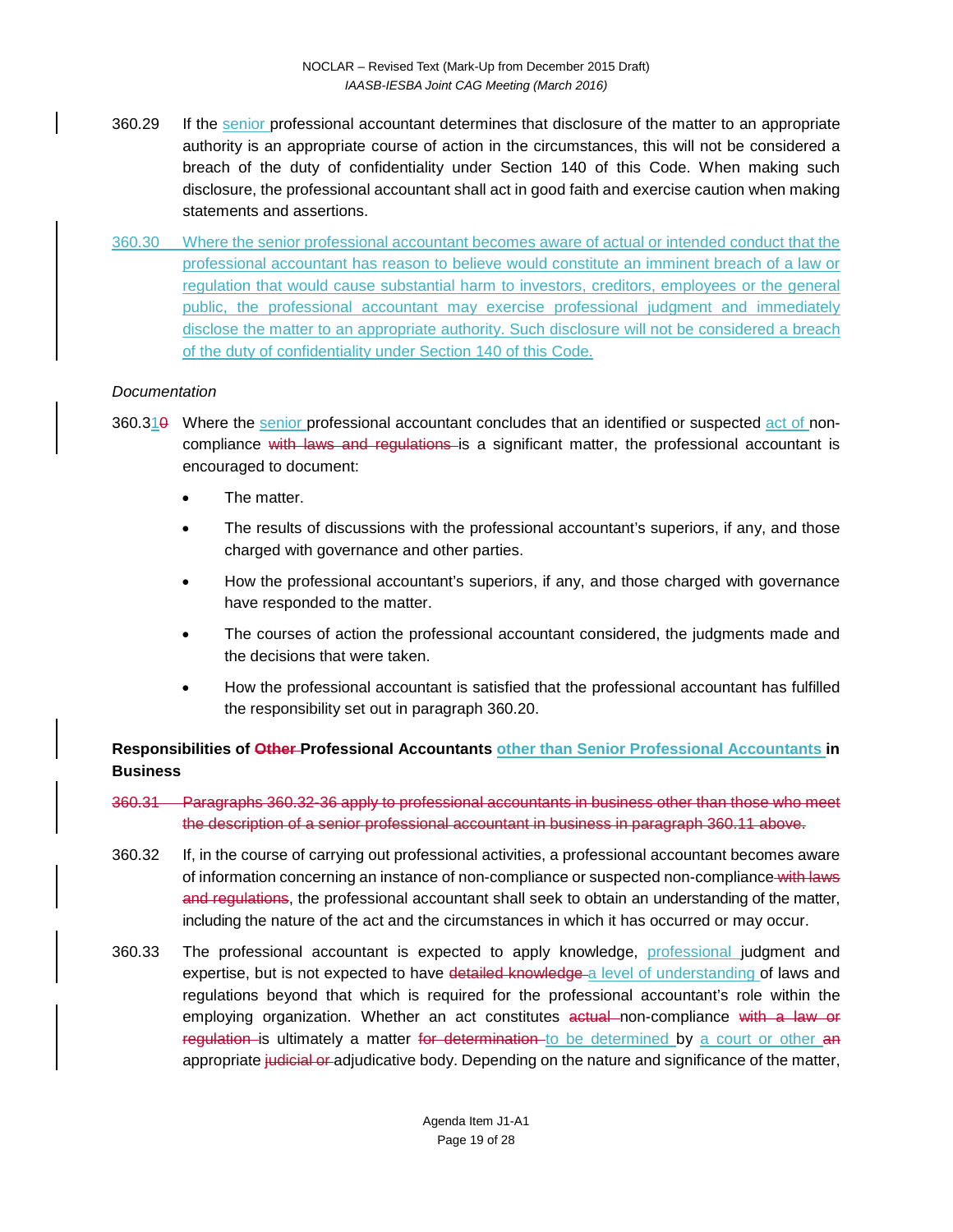the professional accountant may consult on a confidential basis with others within the employing organization, a relevant-professional body or legal counsel.

- 360.34 If the professional accountant suspects that non-compliance with laws and regulations has occurred or may occur, the professional accountant shall, subject to paragraph 360.110, inform an immediate superior to enable the superior to take appropriate action. If the professional accountant's immediate superior appears to be involved in the matter, the professional accountant shall inform the next higher level of authority within the employing organization.
- 360.35 In exceptional circumstances, the professional accountant may decide that disclosure of the matter to an appropriate authority is an appropriate course of action. If the professional accountant does so pursuant to paragraph 360.28, this will not be considered a breach of the duty of confidentiality under Section 140 of this Code. When making such disclosure, the professional accountant shall act in good faith and exercise caution when making statements and assertions.

## **Documentation**

- 360.36 Where the professional accountant concludes that an identified or suspected act of noncompliance with laws and regulations is a significant matter, the professional accountant is encouraged to document:
	- The matter.
	- The results of discussions with the professional accountant's superior, management and, where applicable, those charged with governance and other parties.
	- How the professional accountant's superior has responded to the matter.
	- The courses of action the professional accountant considered, the judgments made and the decisions that were taken.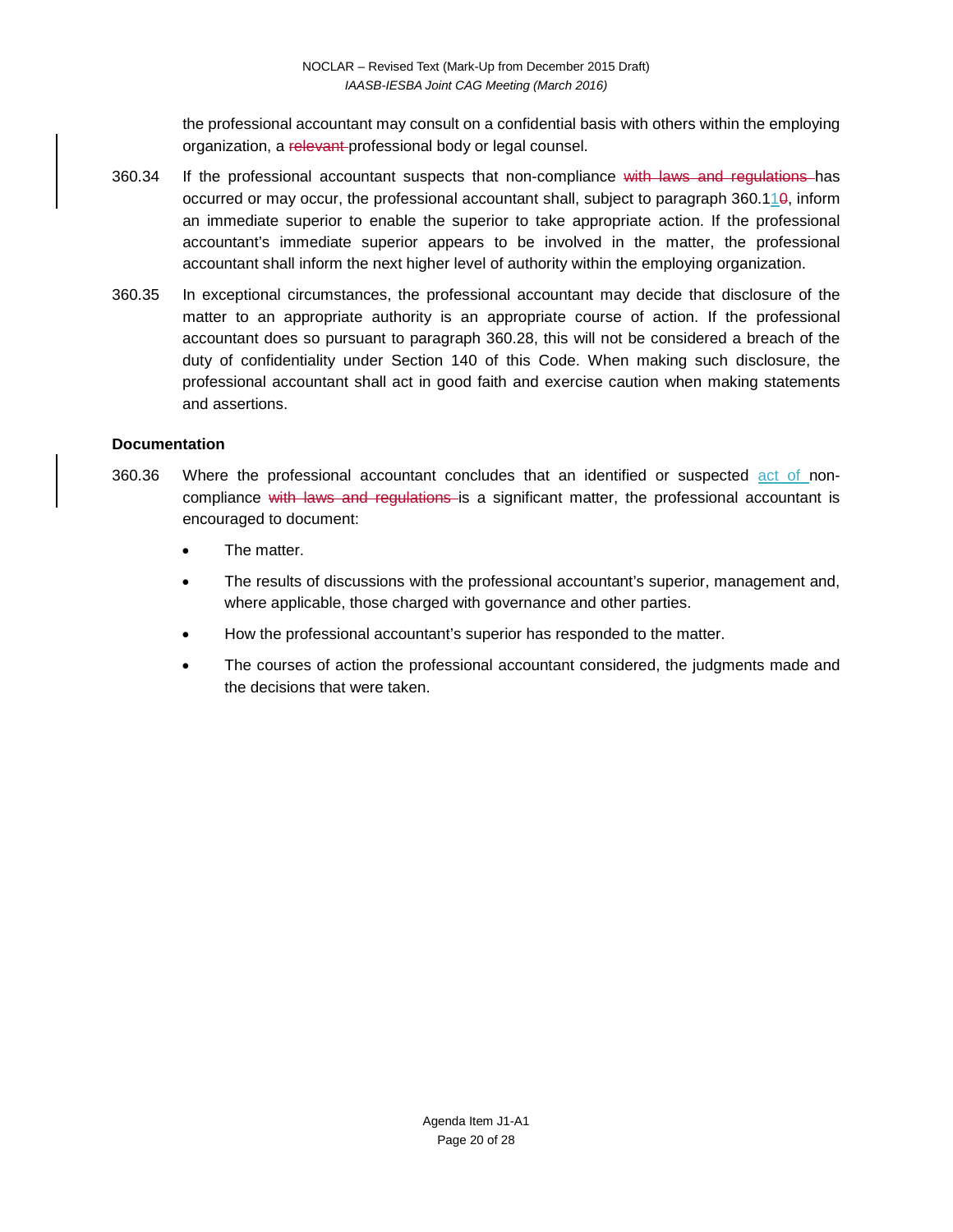# **CONSEQUENTIAL AND CONFORMING CHANGES TO OTHER SECTIONS OF THE CODE**

# **(MARK-UP FROM DECEMBER 2015 DRAFT)**

# **SECTION 100**

## **Introduction and Fundamental Principles**

…

*Fundamental Principles*

100.5 A professional accountant shall comply with the following fundamental principles:

…

(e) Professional Behavior – to comply with relevant laws and regulations and avoid any conduct that discredits the profession.

…

*Conflicts of Interest*

…

Ethical Conflict Resolution

- 100.19 A professional accountant may be required to resolve a conflict in complying with the fundamental principles.
- 100.20 When initiating either a formal or informal conflict resolution process, the following factors, either individually or together with other factors, may be relevant to the resolution process:
	- (a) Relevant facts;
	- (b) Ethical issues involved;
	- (c) Fundamental principles related to the matter in question;
	- (d) Established internal procedures; and
	- (e) Alternative courses of action.

Having considered the relevant factors, a professional accountant shall determine the appropriate course of action, weighing the consequences of each possible course of action. If the matter remains unresolved, the professional accountant may wish to consult with other appropriate persons within the firm or employing organization for help in obtaining resolution.

- 100.21 Where a matter involves a conflict with, or within, an organization, a professional accountant shall determine whether to consult with those charged with governance of the organization, such as the board of directors or the audit committee.
- 100.22 It may be in the best interests of the professional accountant to document the substance of the issue, the details of any discussions held, and the decisions made concerning that issue.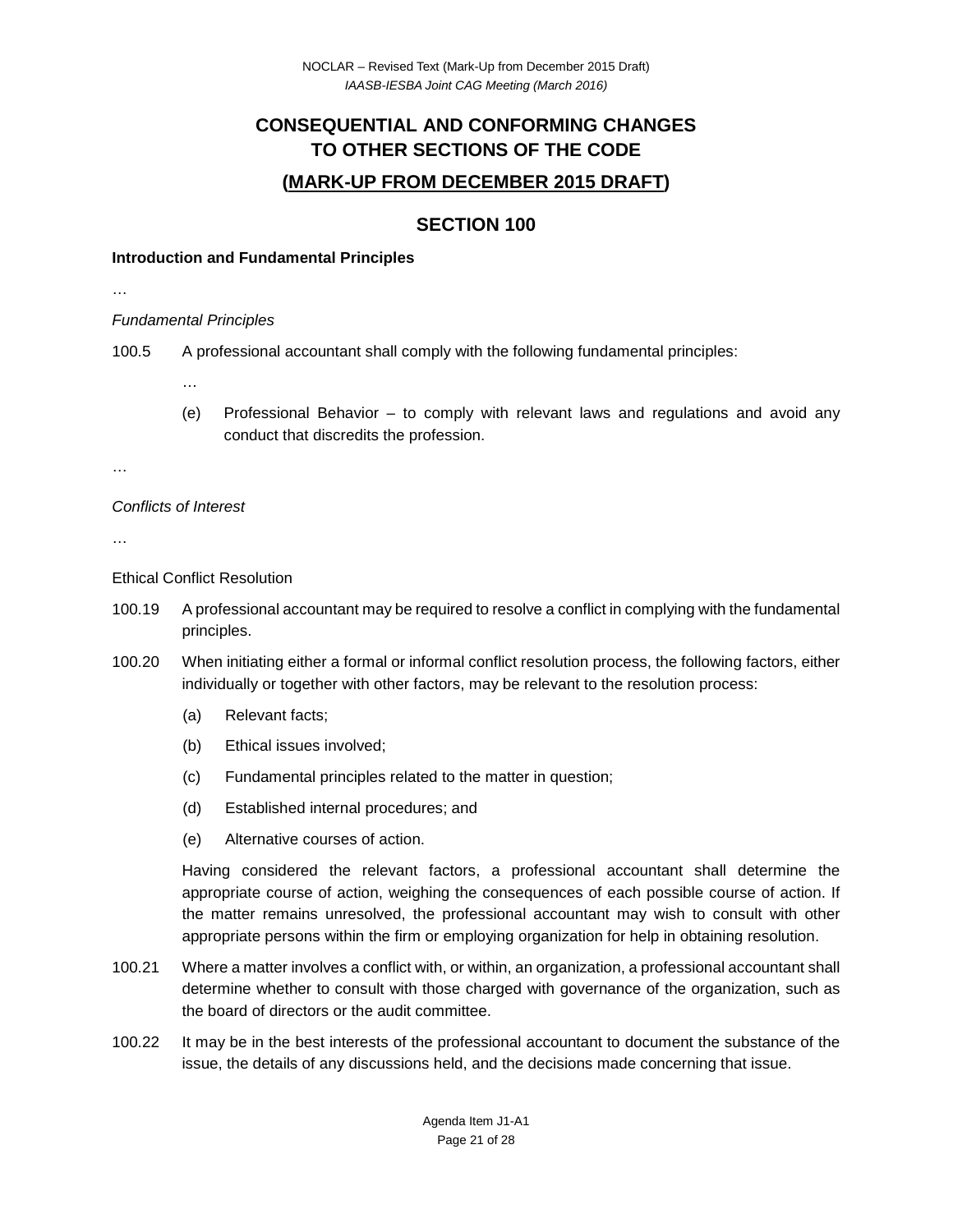- 100.23 If a significant conflict cannot be resolved, a professional accountant may consider obtaining professional advice from the relevant professional body or from legal advisors. The professional accountant generally can obtain guidance on ethical issues without breaching the fundamental principle of confidentiality if the matter is discussed with the relevant professional body on an anonymous basis or with a legal advisor under the protection of legal privilege.
- 100.24 If, after exhausting all relevant possibilities, the ethical conflict remains unresolved, a professional accountant shall, unless prohibited by law, refuse to remain associated with the matter creating the conflict. The professional accountant shall determine whether, in the circumstances, it is appropriate to withdraw from the engagement team or specific assignment, or to resign altogether from the engagement, the firm or the employing organization.

#### *Communicating with Those Charged with Governance*

- 100.25 When communicating with those charged with governance in accordance with the provisions of this Code, the professional accountant or firm shall determine, having regard to the nature and importance of the particular circumstances and matter to be communicated, the appropriate person(s) within the entity's governance structure with whom to communicate. If the professional accountant or firm communicates with a subgroup of those charged with governance, for example, an audit committee or an individual, the professional accountant or firm shall determine whether communication with all of those charged with governance is also necessary so that they are adequately informed.
- 100.26 In some cases, all of those charged with governance are involved in managing the entity, for example, a small business where a single owner manages the entity and no one else has a governance role. In these cases, if matters are communicated with person(s) with management responsibilities, and those person(s) also have governance responsibilities, the matters need not be communicated again with those same person(s) in their governance role. The professional accountant or firm shall nonetheless be satisfied that communication with person(s) with management responsibilities adequately informs all of those with whom the professional accountant or firm would otherwise communicate in their governance capacity.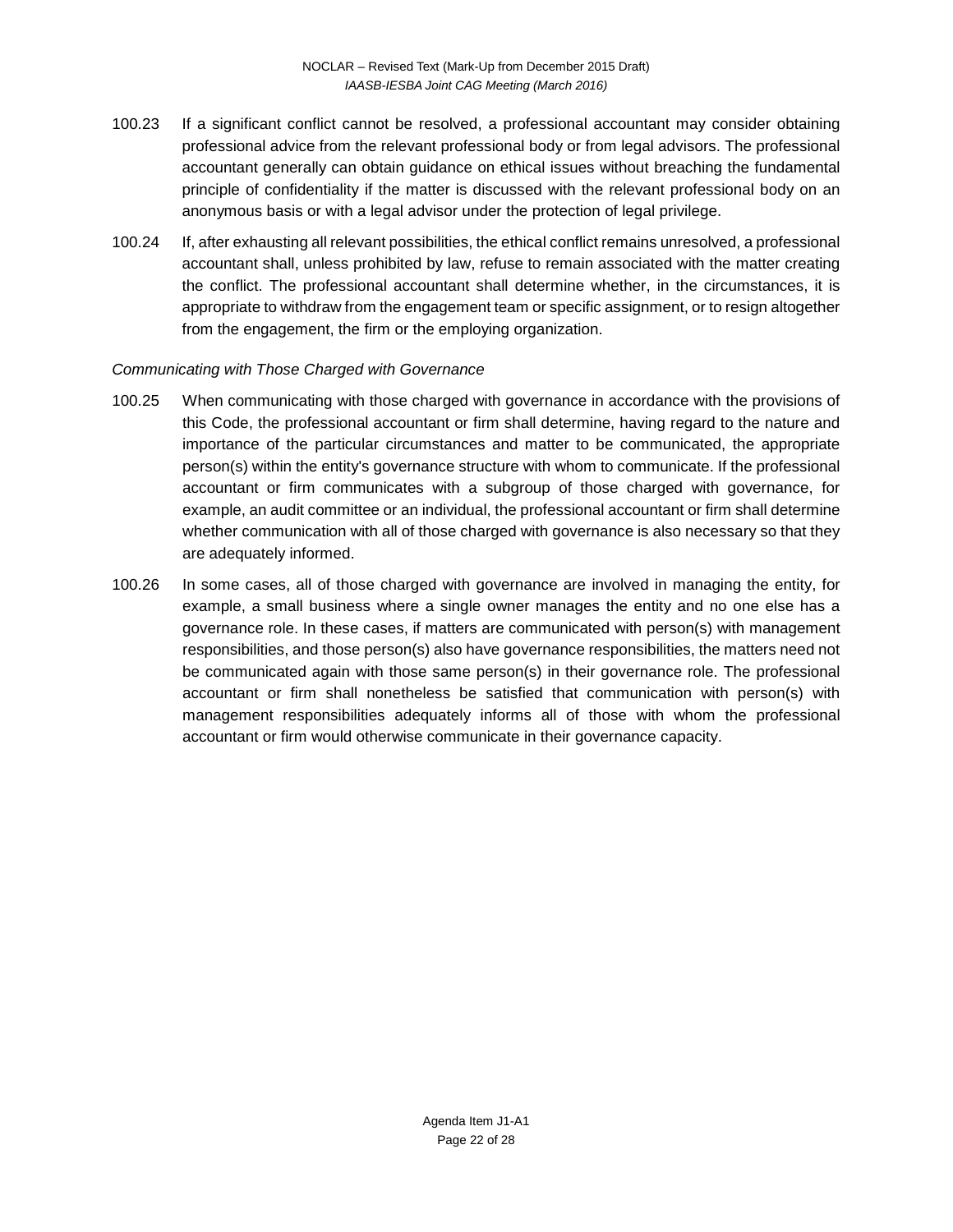# **SECTION 140**

## **Confidentiality**

- 140.1 The principle of confidentiality imposes an obligation on all professional accountants to refrain from:
	- (a) Disclosing outside the firm or employing organization confidential information acquired as a result of professional and business relationships without proper and specific authority or unless there is a legal or professional right or duty to disclose; and
	- (b) Using confidential information acquired as a result of professional and business relationships to their personal advantage or the advantage of third parties.
- 140.2 A professional accountant shall maintain confidentiality, including in a social environment, being alert to the possibility of inadvertent disclosure, particularly to a close business associate or a close or immediate family member.
- 140.3 A professional accountant shall maintain confidentiality of information disclosed by a prospective client or employer.
- 140.4 A professional accountant shall maintain confidentiality of information within the firm or employing organization.
- 140.5 A professional accountant shall take reasonable steps to ensure that staff under the professional accountant's control and persons from whom advice and assistance is obtained respect the professional accountant's duty of confidentiality.
- 140.6 The need to comply with the principle of confidentiality continues even after the end of relationships between a professional accountant and a client or employer. When a professional accountant changes employment or acquires a new client, the professional accountant is entitled to use prior experience. The professional accountant shall not, however, use or disclose any confidential information either acquired or received as a result of a professional or business relationship.
- 140.7 As a fundamental principle, confidentiality serves the public interest because it facilitates the free flow of information between a professional accountant and from the professional accountant's client or employing organization to the professional accountant. Nevertheless, the following are circumstances where professional accountants are or may be required to disclose confidential information or when such disclosure may be appropriate:
	- (a) Disclosure is permitted by law and is authorized by the client or the employer;
	- (b) Disclosure is required by law, for example:
		- (i) Production of documents or other provision of evidence in the course of legal proceedings; or
		- (ii) Disclosure to the appropriate public authorities of infringements of the law that come to light; and
	- (c) There is a professional duty or right to disclose, when not prohibited by law:
		- (i) To comply with the quality review of a member body or professional body;
		- (ii) To respond to an inquiry or investigation by a member body or regulatory body;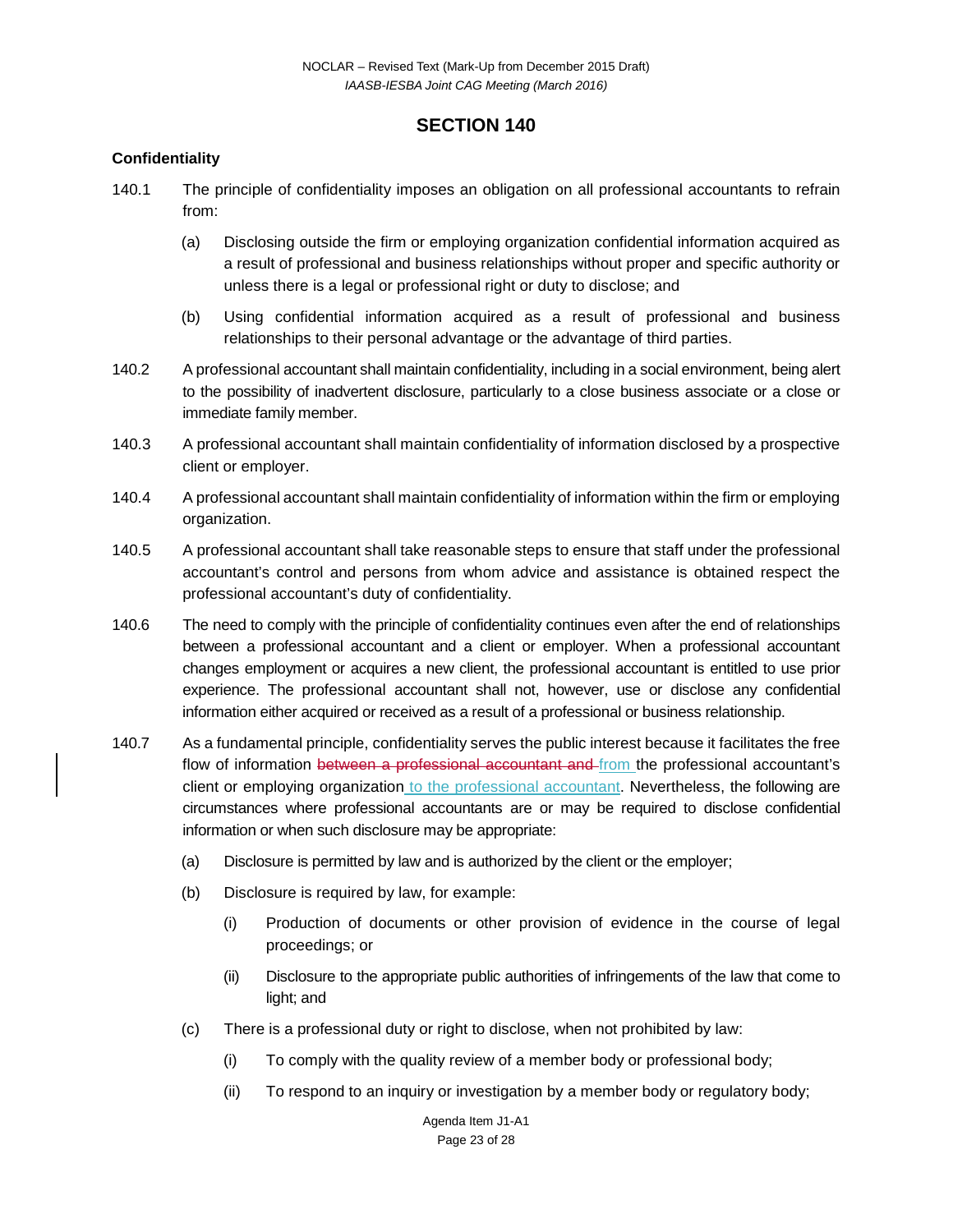- (iii) To protect the professional interests of a professional accountant in legal proceedings; or
- (iv) To comply with technical and professional standards, including ethicals requirements.
- 140.8 In deciding whether to disclose confidential information, relevant factors to consider include:
	- Whether the interests of all parties, including third parties whose interests may be affected, could be harmed if the client or employer consents to the disclosure of information by the professional accountant.
	- Whether all the relevant information is known and substantiated, to the extent it is practicable; when the situation involves unsubstantiated facts, incomplete information or unsubstantiated conclusions, professional judgment shall be used in determining the type of disclosure to be made, if any.
	- The type of communication that is expected and to whom it is addressed.
	- Whether the parties to whom the communication is addressed are appropriate recipients.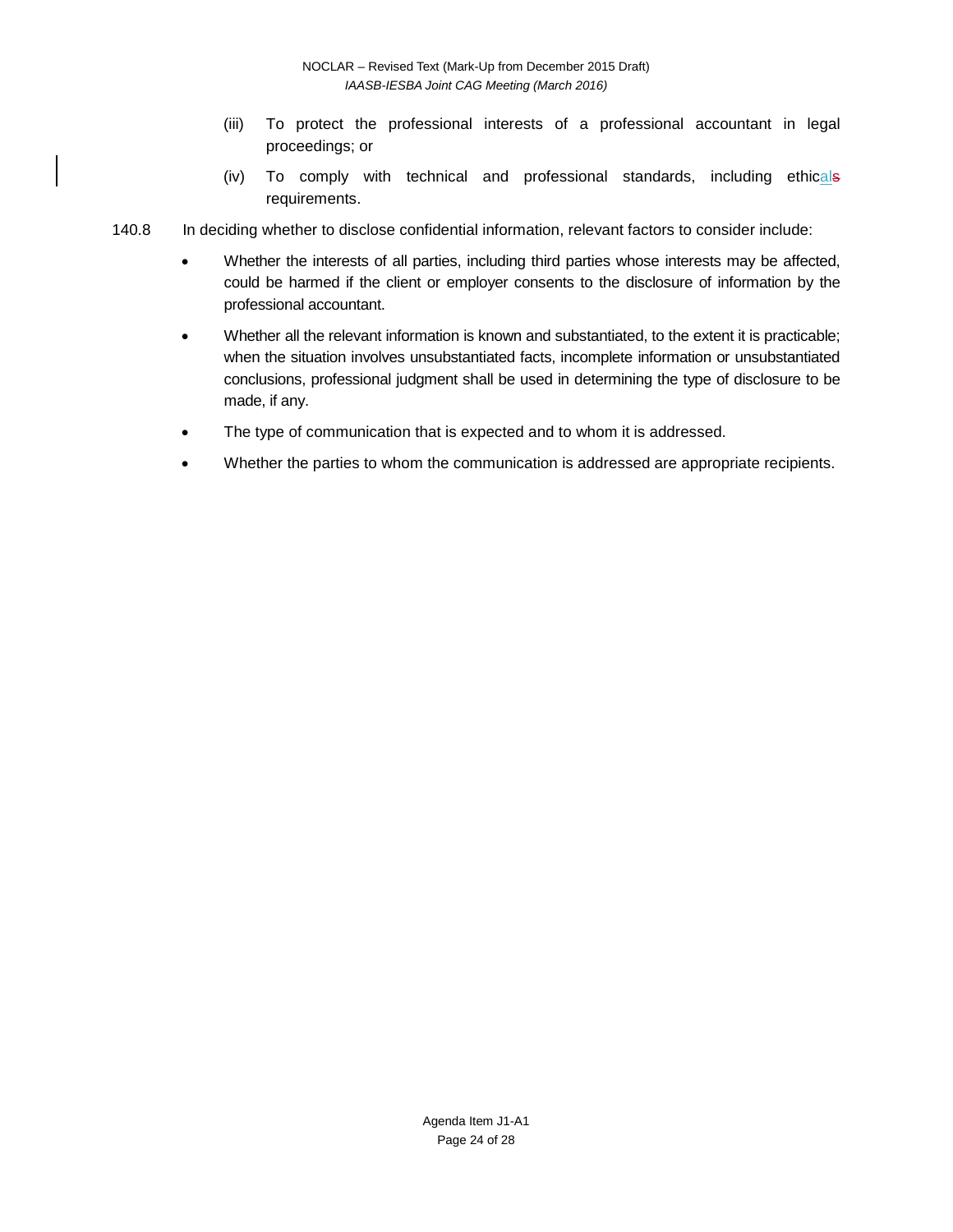# **SECTION 150**

### **Professional Behavior**

- 150.1 The principle of professional behavior imposes an obligation on all professional accountants to comply with relevant laws and regulations and avoid any conduct that the professional accountant knows or should know may discredit the profession. This includes conduct that a reasonable and informed third party, weighing all the specific facts and circumstances available to the professional accountant at that time, would be likely to conclude adversely affects the good reputation of the profession.
- 150.2 In marketing and promoting themselves and their work, professional accountants shall not bring the profession into disrepute. Professional accountants shall be honest and truthful and not:
	- (a) Make exaggerated claims for the services they are able to offer, the qualifications they possess, or experience they have gained; or
	- (b) Make disparaging references or unsubstantiated comparisons to the work of others.

# **SECTION 210**

### **Professional Appointment**

#### *Client Acceptance and Continuance*

- 210.1 Before accepting a new client relationship, a professional accountant in public practice shall determine whether acceptance would create any threats to compliance with the fundamental principles. Potential threats to integrity or professional behavior may be created from, for example, issues associated with the client (its owners, management or activities) that, if known, could threaten compliance with the fundamental principles. These include, for example, client involvement in illegal activities (such as money laundering), dishonesty, questionable financial reporting practices or other unethical behavior.
- 210.2 A professional accountant in public practice shall evaluate the significance of any threats and apply safeguards when necessary to eliminate them or reduce them to an acceptable level.

Examples of such safeguards include:

- Obtaining knowledge and understanding of the client, its owners, managers and those responsible for its governance and business activities; or
- Securing the client's commitment to address the questionable issues, for example, through improving corporate governance practices or internal controls.
- 210.3 Where it is not possible to reduce the threats to an acceptable level, the professional accountant in public practice shall decline to enter into the client relationship.
- 210.4 Potential threats to compliance with the fundamental principles may have been created after acceptance that would have caused the professional accountant to decline the engagement had that information been available earlier. A professional accountant in public practice shall, therefore, periodically review whether to continue with a recurring client engagement. For example, a threat to compliance with the fundamental principles may be created by a client's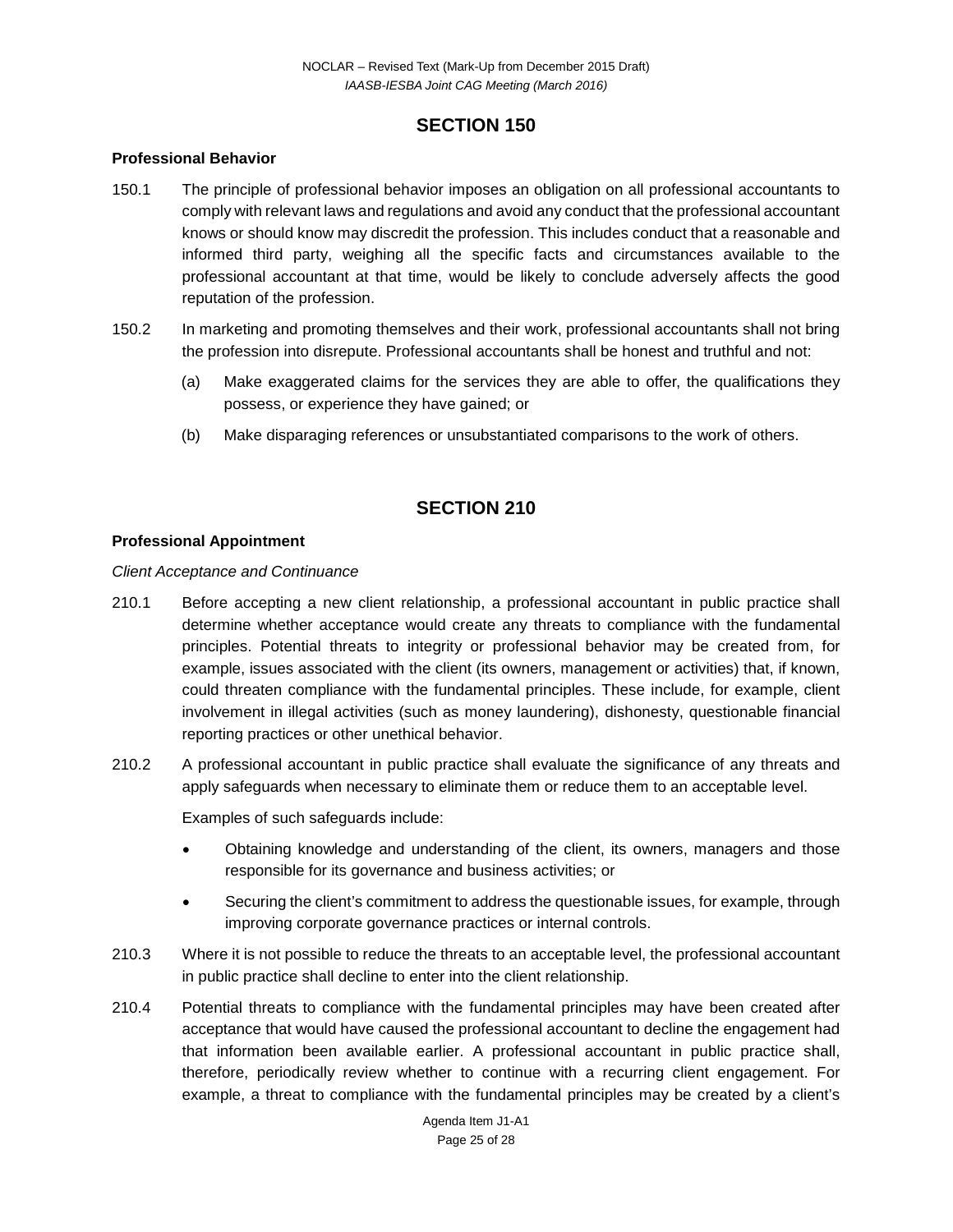unethical behavior such as improper earnings management or balance sheet valuations. If a professional accountant in public practice identifies a threat to compliance with the fundamental principles, the professional accountant shall evaluate the significance of the threats and apply safeguards when necessary to eliminate the threat or reduce it to an acceptable level. Where it is not possible to reduce the threat to an acceptable level, the professional accountant in public practice shall consider terminating the client relationship where termination is not prohibited by law or regulation.

## *Engagement Acceptance*

- 210.5 The fundamental principle of professional competence and due care imposes an obligation on a professional accountant in public practice to provide only those services that the professional accountant in public practice is competent to perform. Before accepting a specific client engagement, a professional accountant in public practice shall determine whether acceptance would create any threats to compliance with the fundamental principles. For example, a selfinterest threat to professional competence and due care is created if the engagement team does not possess, or cannot acquire, the competencies necessary to properly carry out the engagement.
- 210.6 A professional accountant in public practice shall evaluate the significance of threats and apply safeguards, when necessary, to eliminate them or reduce them to an acceptable level. Examples of such safeguards include:
	- Acquiring an appropriate understanding of the nature of the client's business, the complexity of its operations, the specific requirements of the engagement and the purpose, nature and scope of the work to be performed.
	- Acquiring knowledge of relevant industries or subject matters.
	- Possessing or obtaining experience with relevant regulatory or reporting requirements.
	- Assigning sufficient staff with the necessary competencies.
	- Using experts where necessary.
	- Agreeing on a realistic time frame for the performance of the engagement.
	- Complying with quality control policies and procedures designed to provide reasonable assurance that specific engagements are accepted only when they can be performed competently.
- 210.7 When a professional accountant in public practice intends to rely on the advice or work of an expert, the professional accountant in public practice shall determine whether such reliance is warranted. Factors to consider include: reputation, expertise, resources available and applicable professional and ethical standards. Such information may be gained from prior association with the expert or from consulting others.

### *Changes in a Professional Appointment*

210.8 A professional accountant in public practice who is asked to replace another professional accountant in public practice, or who is considering tendering for an engagement currently held by another professional accountant in public practice, shall determine whether there are any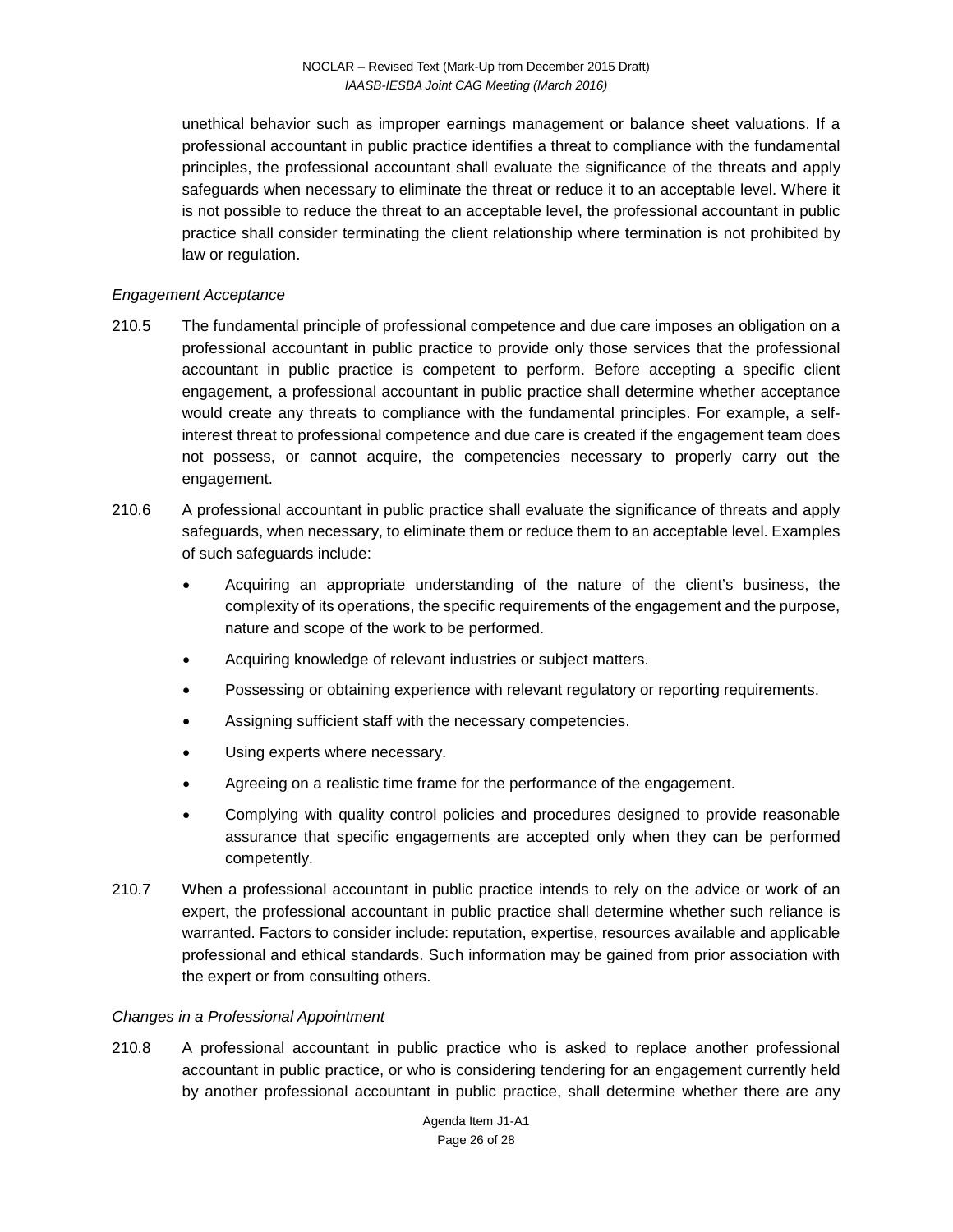reasons, professional or otherwise, for not accepting the engagement, such as circumstances that create threats to compliance with the fundamental principles that cannot be eliminated or reduced to an acceptable level by the application of safeguards. For example, there may be a threat to professional competence and due care if a professional accountant in public practice accepts the engagement before knowing all the pertinent facts.

- 210.9 A professional accountant in public practice shall evaluate the significance of any threats. Safeguards shall be applied when necessary to eliminate any threats or reduce them to an acceptable level. Examples of such safeguards include:
	- When replying to requests to submit tenders, stating in the tender that, before accepting the engagement, contact with the existing accountant will be requested so that inquiries may be made as to whether there are any professional or other reasons why the appointment should not be accepted;
	- Asking the existing accountant to provide known information on any facts or circumstances that, in the existing accountant's opinion, the proposed accountant needs to be aware of before deciding whether to accept the engagement. For example, the apparent reasons for the change in appointment may not fully reflect the facts and may indicate disagreements with the existing accountant that may influence the decision to accept the appointment; or
	- Obtaining necessary information from other sources.
- 210.10 When the threats cannot be eliminated or reduced to an acceptable level through the application of safeguards, a professional accountant in public practice shall, unless there is satisfaction as to necessary facts by other means, decline the engagement.
- 210.11 An existing accountant is bound by confidentiality. Whether that professional accountant is permitted or required to discuss the affairs of a client with a proposed accountant will depend on the nature of the engagement and on:
	- (a) Whether the client's permission to do so has been obtained; or
	- (b) The legal or ethical requirements relating to such communications and disclosure, which may vary by jurisdiction.

Circumstances where the professional accountant is or may be required to disclose confidential information or where such disclosure may otherwise be appropriate are set out in Section 140 of Part A of this Code.

- 210.12 A professional accountant in public practice will generally need to obtain the client's permission, preferably in writing, to initiate discussion with an existing accountant. Once that permission is obtained, the existing accountant shall comply with relevant legal and other regulations governing such requests. Where the existing accountant provides information, it shall be provided honestly and unambiguously. If the proposed accountant is unable to communicate with the existing accountant, the proposed accountant shall take reasonable steps to obtain information about any possible threats by other means, such as through inquiries of third parties or background investigations of senior management or those charged with governance of the client.
- 210.13 In the case of an audit of financial statements, a professional accountant shall request the existing accountant to provide known information regarding any facts or eircumstances other information that, in the existing accountant's opinion, the proposed accountant needs to be aware of before